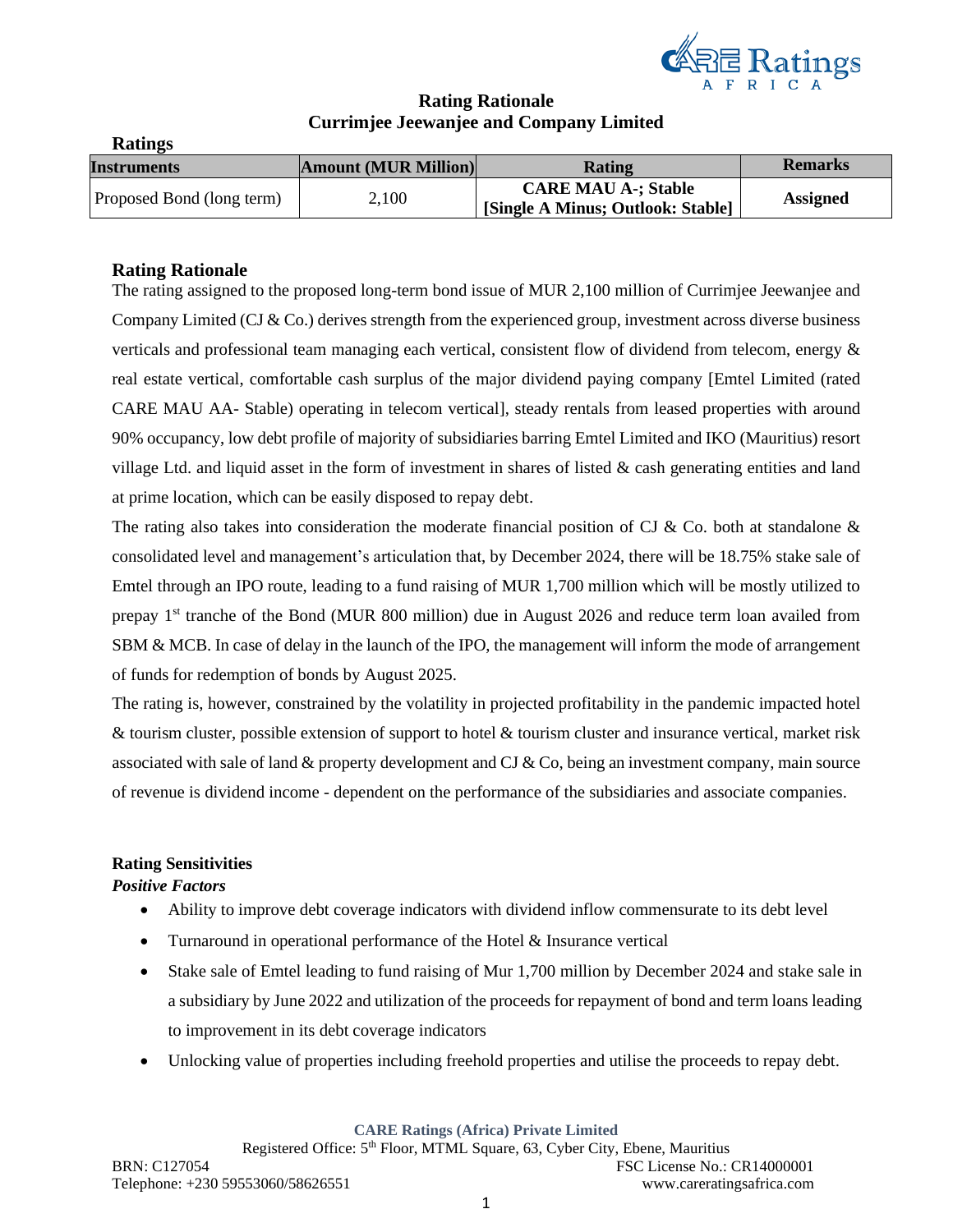

### *Negative Factors*

- Delay in envisaged equity raising proceeds through IPO of Emtel
- Additional investment in hospitality and financial sectors (above Mur 400 million)
- Additional debt at the company (above Mur 400 million)  $\&$  group level till the rated Bond is repaid in 5<sup>th</sup> year from its date of issue
- Deterioration in performance of any major subsidiary leading to support requirement from CJ  $&$  Co
- Deterioration in credit profile of Emtel

# **BACKGROUND**

Currimjee Jeewanjee and Company Limited (CJ & Co) was incorporated on 15 April 1948. Its shareholders are Currimjee Limited (62.95% stake) and Currimjee Jeewanjee Properties Ltd. (37.05% stake).

Currimjee Limited (formerly known as Fakhary Limited), 100% owned by Currimjee family, was founded in 1890 with more than 130 years of existence. It owns 99.75% stake of Currimjee Jeewanjee Properties Ltd.

Currimjee group was founded by Currimjee Jeewanjee –grandfather of Mr. Bashirali Currimjee (Chairman of CJ & Co). Mr. Anil C Currimjee is the Chairman of Currimjee Limited, the Managing Director of CJ & Co and Director in Currimjee Industries Limited.

**Currimjee Limited,** through its 2 main subsidiaries **- Currimjee Jeewanjee and Company Limited** and **Currimjee Industries Limited**, operates in 7 clusters - Telecoms, Media & IT, Real Estate, Tourism & Hospitality, Commerce & Financial Services, Energy, Food & Beverages and Home & Personal Care. The Currimjee Group's total income for FY20 was MUR 7,372 million with 7 clusters (MUR 7,550 million in FY19).

**Management:** CJ and Co. is a professionally managed company. It is governed by a 12-member Board of Directors comprising of 2 executive directors, 5 non-executive directors and 5 independent directors with diversified skills, competencies, expertise, knowledge, and gender representation and a number of eminent industrialists and professionals. The strategic affairs of the company are looked after by Mr. Bashirali A. Currimjee and Mr. Anil Currimjee. They are supported by a team of professionals managing different clusters.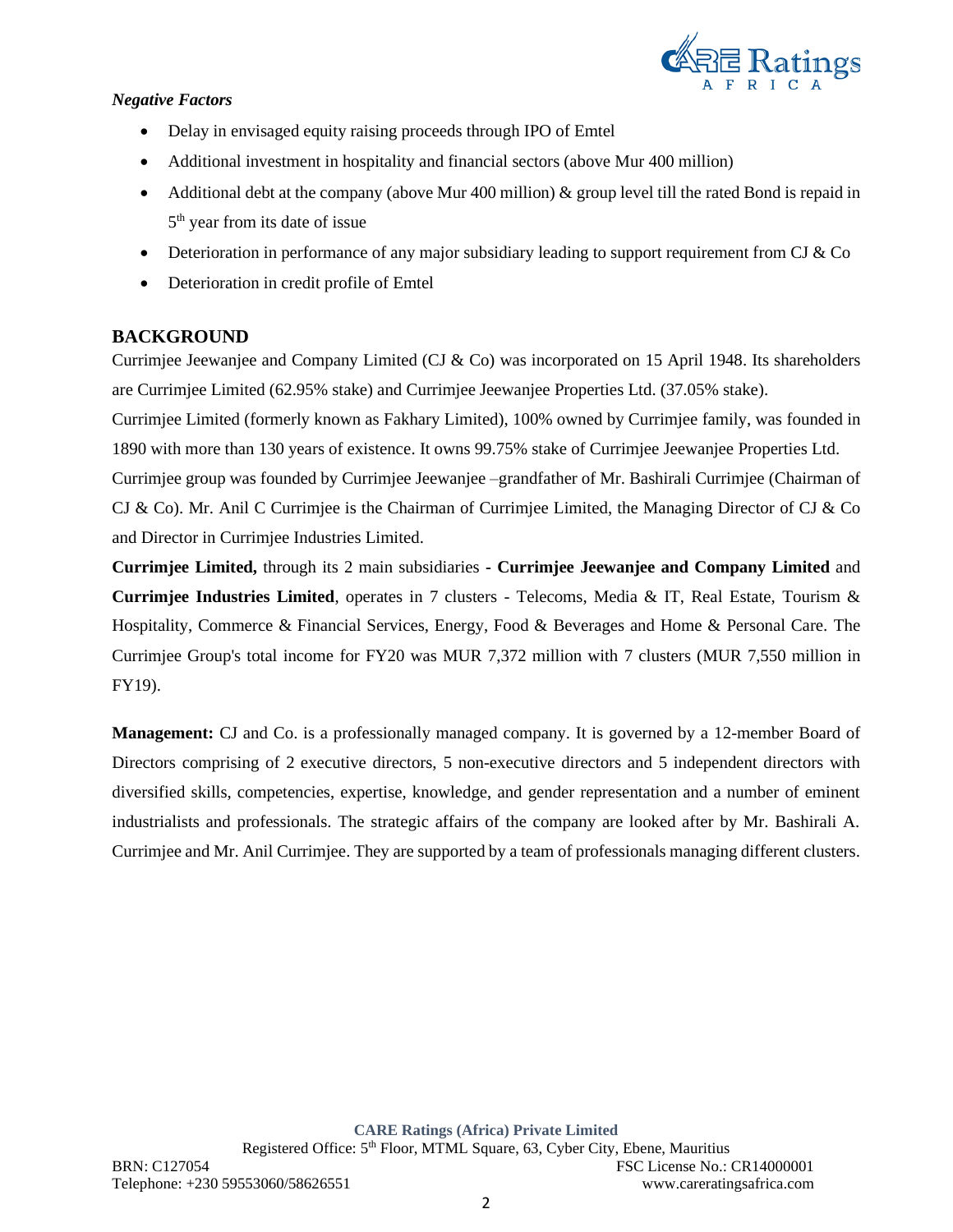

# **Credit Risk Assessment Experienced group**

Currimjee group (Currimjee Limited and subsidiaries) was founded by Currimjee Jeewanjee (grandfather of Mr. Bashirali Currimjee) and has 130 years of existence. Mr. Currimjee arrived in Mauritius in 1884 and started a little business in Port Louis, trading in commodities in 1890. Currently, Currimjee group operates in seven business clusters namely: Telecom, Media & IT, Real Estate, Tourism & Hospitality, Commerce & Financial Services, Energy, Food & Beverages and Home & Personal care.

*Currimjee Jeewanjee & Co Limited* through its various subsidiaries operates in 5 clusters - Telecoms, Media & IT, Real Estate, Tourism & Hospitality, Commerce & Financial Services and Energy. The company primarily derives its revenue mainly as dividends from Emtel Limited (CARE MAU AA- Stable), Total (Mauritius) Ltd. & Ceejay Gas Ltd. and Compagnie Immobiliere Ltee. Currimjee Jeewanjee & Company Limited earned a total income of MUR 636 million in FY19 and MUR 389 million in FY20. Lower revenue in FY20 was due to lower up-streaming of dividend by the subsidiaries in order to be better prepared to face the challenges ensuing from the pandemic and maintain liquidity.

Currimjee Jeewanjee & Company Limited and the various subsidiaries (Currimjee group) achieved a revenue of MUR 5,100 million in FY19 and MUR 4,900 million FY20.

# **Professional team managing each vertical**

CJ & Co. has a highly qualified and experienced employee pool having large experience in their related field. CJ  $\&$  Co's improvement in operational efficiency over the years can be attributed to its sound management team. Each vertical is managed by a team of professionals.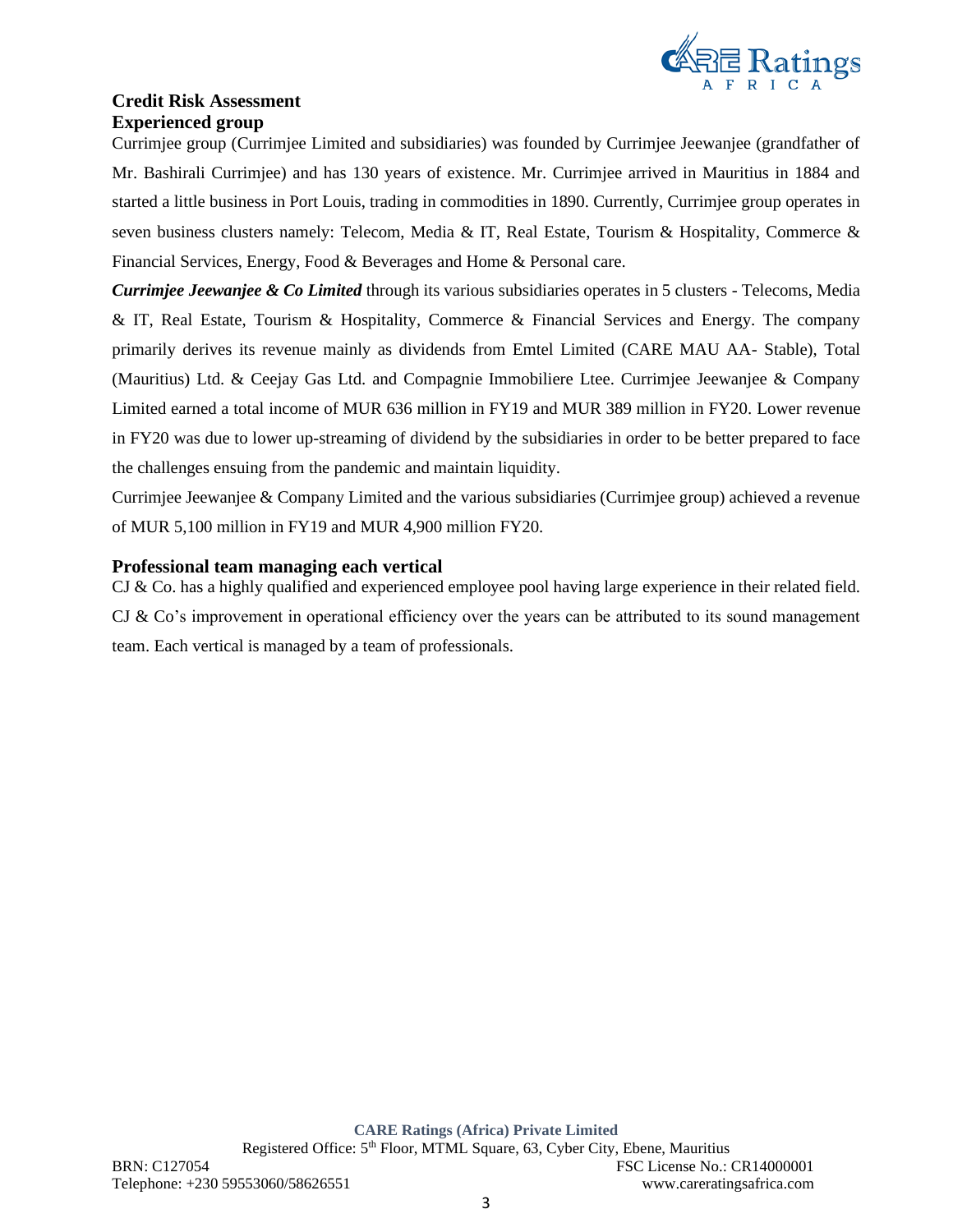

### **Established group with presence across diverse business verticals**

CJ & Co. is managed and controlled by the Currimjee family through Currimjee Limited & Currimjee Properties Limited. It has interests across five

diverse business verticals such as Telecoms, Media & IT, Real Estate, Tourism & Hospitality, Commerce & Financial Services and Energy. The brief

financials of major group companies are provided hereunder:

| <b>Companies (Audited FY20) -</b><br><b>MUR</b> million   | <b>Clusters</b>     | Stake $(\% )$ | <b>Turnover</b> | <b>PAT</b> | <b>GCA</b> | <b>Dividend</b><br><b>Payout</b> | <b>Bank</b><br>Loans | Loan<br>from<br><b>Promoters</b> | <b>Total</b><br><b>Debt</b> | <b>Net</b><br>worth | <b>Overall</b><br>gearing | <b>Total debt</b><br>$/$ GCA |
|-----------------------------------------------------------|---------------------|---------------|-----------------|------------|------------|----------------------------------|----------------------|----------------------------------|-----------------------------|---------------------|---------------------------|------------------------------|
| <b>Subsidiaries</b>                                       |                     |               |                 |            |            |                                  |                      |                                  |                             |                     |                           |                              |
| <b>Emtel Limited</b>                                      |                     | 75%           | 3,091           | 552        | 1,184      | 364                              | 2,108                | $\overline{0}$                   | 2,108                       | 1,242               | 1.7                       | 2.3                          |
| MC Vision Ltd (subsidiary of<br>Emtel)                    | Telecom,<br>Media & |               | 1357            | 91         | 263        | 150                              | 109                  | $\theta$                         | 109                         | 143                 | 0.77                      | 0.42                         |
| <b>Screenage Limited</b>                                  | IT                  | 80%           | 35              | $-10$      | $-1$       | $\Omega$                         | $\boldsymbol{0}$     | 16                               | 16                          | $-8$                | N.M.                      | N.M.                         |
| Seejay Cellular Limited                                   |                     | 100%          | 16              | 14         | 14         | $\overline{0}$                   | 5                    | $\boldsymbol{0}$                 | 5                           | 600                 | 0.0                       | 0.4                          |
| <b>Currimjee Informatics Limited</b>                      |                     | 100%          | 71              | -1         |            | $\overline{0}$                   | 20                   | $\overline{3}$                   | 23                          | 39                  | 0.6                       | 34.2                         |
| Multi channel Retail Limited                              |                     | 100%          | 45              | 23         | 23         | $\overline{0}$                   | 85                   | 450                              | 535                         | 190                 | 2.8                       | 22.8                         |
| Compagnie Immobiliere Limitee                             |                     | 66.80%        | 23              | 9          | 9          | $\Omega$                         | $\overline{0}$       | $\overline{0}$                   | 0                           | 320                 | 0.0                       | 0.0                          |
| <b>Currimjee Property Management</b><br>& Development Ltd | <b>Real Estate</b>  | 100%          | 21              | $-13$      | $-12$      | $\Omega$                         | 3                    | $\overline{0}$                   | $\overline{3}$              | $-22$               | $-0.2$                    | $-0.3$                       |
| Plaisance Aeroville Ltd                                   |                     | 100%          |                 | $-10$      | $\Omega$   | $\Omega$                         | $\overline{0}$       | $\boldsymbol{0}$                 | 0                           | 428                 | 0.0                       | 0.0                          |
| <b>Batimex Ltd</b>                                        | Commerce            | 100%          | 226             | $-13$      | 6          | $\overline{0}$                   | 73                   | $\boldsymbol{0}$                 | 73                          | $-142$              | $-0.8$                    | 21.2                         |
| Island Life Assurance Co. Ltd                             | and<br>Services     | 100%          | 219             | 9          | 12         | $\Omega$                         | $\overline{0}$       | $\overline{0}$                   | 0                           | 220                 | 0.0                       | $0.0\,$                      |
| <b>IKO</b> (Mauritius) Resort Village<br>Ltd              | Tourism &           | 100%          | 53              | (209)      | (42)       | $\Omega$                         | 1,547                | 43                               | 1,590                       | 1,371               | 1.1                       | N.M.                         |
| Silver Wings Travel Ltd                                   | Hospitality         | 100%          | 28              | -8         | $-7$       | $\overline{0}$                   | 22                   | $\overline{0}$                   | 22                          | $-56$               | $-0.4$                    | $-3.0$                       |
| <b>Total</b>                                              |                     |               | 3,828           | 343        | 1,186      | 364                              | 3,864                | 512                              | 4,376                       | 4,181               |                           |                              |
| <b>Associates</b>                                         |                     |               |                 |            |            |                                  |                      |                                  |                             |                     |                           |                              |
| Ceejay Gas Ltd                                            | Energy              | 33.30%        | 147             | 28         | 28         | 27                               | 2                    | $\mathbf{0}$                     | 2                           | 16                  | 0.1                       | 0.1                          |
| <b>Total Mauritius Limited</b>                            | Energy              | 24.90%        | 5823            | 19         | 229        | $\Omega$                         | 253                  | $\overline{0}$                   | 253                         | 987                 | 0.5                       | 2.0                          |

# **Investment in group companies**

As on December 31, 2020, CJ & Co. had a total investment of MUR 4,723 million (MUR 4,529 million as on December 31, 2019) in its various business

verticals.

**CARE Ratings (Africa) Private Limited**

Registered Office: 5<sup>th</sup> Floor, MTML Square, 63, Cyber City, Ebene, Mauritius BRN: C127054 FSC License No.: CR14000001

Telephone: +230 59553060/58626551 www.careratingsafrica.com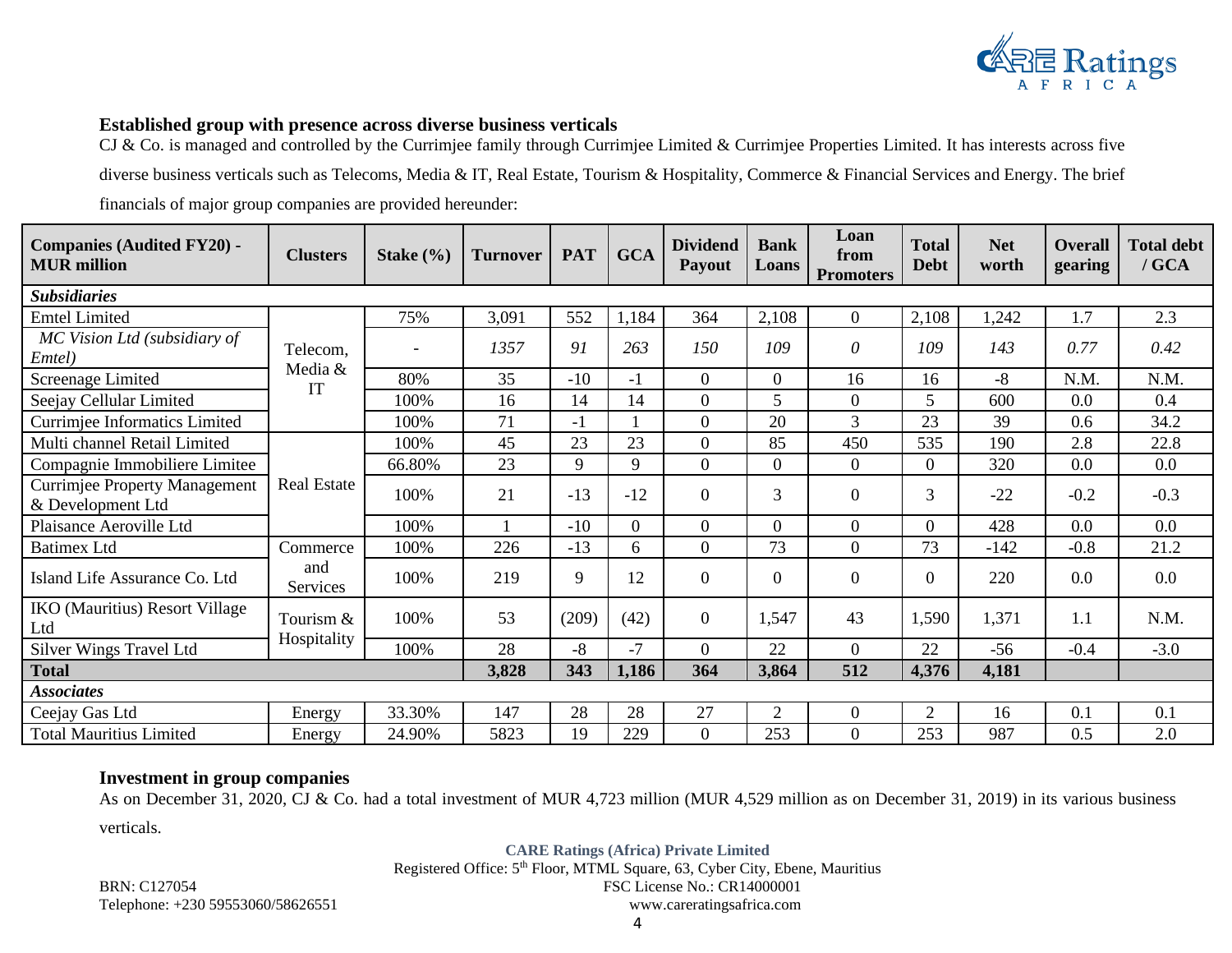

### **Consistent flow of dividends from various group companies**

Majority of CJ & Co.'s revenue, for past 4 years, was generated in the form of dividends received from various

group companies engaged in different business verticals. *MUR Million*

| <b>Companies</b>           | <b>Business Verticals</b> | <b>Amount of dividend received</b> |             |             |             |  |  |
|----------------------------|---------------------------|------------------------------------|-------------|-------------|-------------|--|--|
|                            |                           | <b>FY17</b>                        | <b>FY18</b> | <b>FY19</b> | <b>FY20</b> |  |  |
| Emtel Ltd                  | Telecom, Media & IT       | 363                                | 512         | 455         | 273         |  |  |
| <b>EMVision Ltd</b>        | Telecom, Media & IT       | 118                                | 142         |             |             |  |  |
| Total (Mtius) Ltd          | Energy                    | 25                                 | 43          | 45          |             |  |  |
| Ceejay Gas Ltd             | Energy                    |                                    | 15          |             | 10          |  |  |
| Compagnie Immobiliere Ltee | Real estate & Property    |                                    |             |             |             |  |  |
| Others                     | Other                     | 124                                | 14          |             |             |  |  |
| <b>Total</b>               |                           | 639                                | 732         | 512         | 283         |  |  |

# **Stable performance of the dividend paying clusters (Telecom, real estate and energy) partly overshadowed by volatility in performance of hotel (operational in late FY19) & Insurance vertical**

**Telecom, Media, and IT cluster**: Telecom, Media and IT cluster comprises of activities such as Telecommunications (Emtel Limited), Pay TV (through MC Vision) and Information Technology Enterprises Services (Currimjee Informatics and Screenage).

**Emtel Limited (rated CARE MAU AA-; Stable)** was incorporated in July 1987 by the Currimjee group (owning 75% stake in Emtel). The remaining 25% is with Bharti group of India.

Mauritius has 3 telecom service providers (MyT, Emtel and MTML) and Emtel is the second largest telecom service provider after MyT in the country. As on December 31, 2020, Emtel (as per Emtel's calculation based on traffic on the network and national numbering plan for mobile) had 42.3% market share of mobile subscribers in Mauritius (with an estimated total mobile subscriber in Mauritius at 1.54 million). However, as per the mobile telephony services data published in Information and Communication Technologies Authority ("ICTA") and Statistics of Mauritius website, total mobile cellular subscriptions of Mauritius were 1.91 million for 2020. Considering that data, Emtel's market share would be 34% for 2020.

Emtel provides mobile telecom services (voice, SMS, mobile data), home broadband, fixed line, enterprise business solutions. Emtel generates majority of its revenue from its voice and data services. It also owns 3G/4G spectrum and tower network. In June 2021, Emtel has been awarded licence in the 2600 MHz band to operate 5G technologies.

#### **Stake acquisition in EM Vision Ltd**

In June 2020, Emtel acquired 90% stake in EM Vision Ltd., from CJ & Co, at an aggregate cost of MUR 1,150 million. EM Vision Ltd is an investment holding company which holds 52.94% stake in MC Vision Ltd. EM Vision Ltd does not hold any other investment and does not have any other business activity. It is a debt free company and only source of revenue is in the form of dividends from MC Vision.

**CARE Ratings (Africa) Private Limited**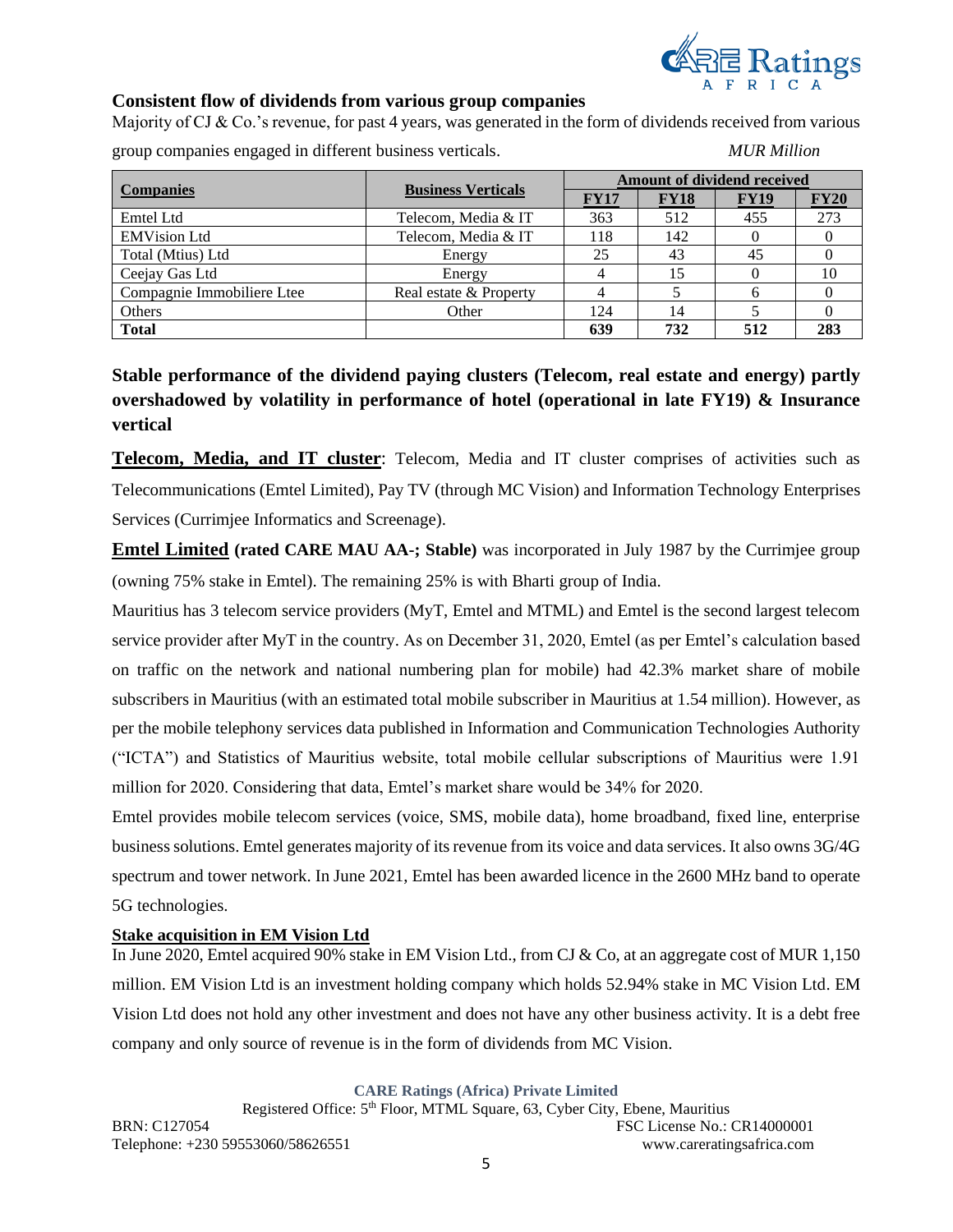

MC Vision is the leader in digital pay TV market in Mauritius, with over 104,000 household subscribers. It operates under the trading name 'Canal+ Mauritius' and its main revenue comes from provision of subscription television direct to home satellite broadcasting & re-broadcasting on which it earns subscription fees & rental.

| <b>Financials of Emtel:</b>         |               |               |                | <b>Mur Million</b> |
|-------------------------------------|---------------|---------------|----------------|--------------------|
| For the year ended as on            | <b>Dec-17</b> | <b>Dec-18</b> | <b>Dec-19</b>  | <b>Dec-20</b>      |
|                                     |               |               | <b>Audited</b> |                    |
| <b>Subscriber base</b>              | 594,837       | 627,593       | 657,116        | 648,521            |
| Revenue                             | 2,740         | 3,005         | ,3,239         | 3,091              |
| Dividend income from EM Vision      |               |               |                | 71                 |
| <b>Total Income</b>                 | 2,740         | 3,005         | 3,239          | 3,172              |
| <b>EBIDTA</b>                       | 1,047         | 1,151         | 1,378          | 1,419              |
| Depreciation                        | 702           | 559           | 688            | 632                |
| <b>PBT</b>                          | 318           | 551           | 624            | 651                |
| <b>PAT</b>                          | 238           | 418           | 477            | 552                |
| Gross Cash Accruals (GCA)           | 940           | 977           | 1,165          | 1,184              |
| Dividend paid/proposed              | 364           | 616           | 364            | 364                |
| Dividend Paid/to be paid to CJ      | 150           | 462           | 415            | 273                |
| Tangible networth                   | 1,160         | 967           | 1,067          | 1,242              |
| Total debt                          | 863           | 1,188         | 1,608          | 2,108              |
| Cash & Bank balances                | 77            | 74            | 81             | 184                |
| <b>EBIT/Total Income</b>            | 12.60         | 19.70         | 21.29          | 24.81              |
| PAT / Total income                  | 8.68          | 13.89         | 14.72          | 17.41              |
| Interest coverage (EBITDA/Interest) | 21.21         | 20.97         | 13.63          | 10.79              |
| Overall gearing ratio               | 0.74          | 1.23          | 1.51           | 1.70               |
| Total Debt/Gross Cash accruals      | 0.92          | 1.22          | 1.38           | 1.78               |

In the FY20, Emtel's turnover decreased from MUR 3,238 million in FY19 to MUR 3,091 million in FY20 due to drop in subscriber (mainly prepaid customers). However, EBIDTA increased to MUR 1,419 million (MUR 1,378 million in FY19) and PAT to MUR 552 million in FY20 (MUR 477 million in FY19) due to dividend income from EM Vision. GCA was comfortable at Mur 1,184 million vis-a-vis annual debt repayment obligation of MUR 440 million. Emtel has a working capital limit of MUR 555 million (overdraft and money market line) and Avg. utilization was at 25-30% during the last 12 months ended March 2021.

Emtel projects a 4%-5% increase in subscriber base to 673,000 for FY21. As per managements Accounts during Q1FY21 (Jan-March 2021), Emtel earned a revenue of MUR 766 million and PAT of around MUR 79 million (excluding dividend income from EM Vision and other income). Based on this trend, the management is confident of achieving the projections for FY21. Emtel currently has a debt of MUR 2,047 million. Going forward, the company will raise term loans to part finance its regular capex on infrastructure. Significant investment is being made to gear the network towards providing 5G. Internal accruals from operations would be utilized for repayment of bond, payment of dividends and to partly finance capex.

Emtel is a strong cash generating company in CJ's portfolio and contributes to the highest dividend yearly. Given strong & consistent dividend paying track record and sound financial & operational performance, Emtel can comfortably distribute projected dividend during the bond tenor.

**CARE Ratings (Africa) Private Limited**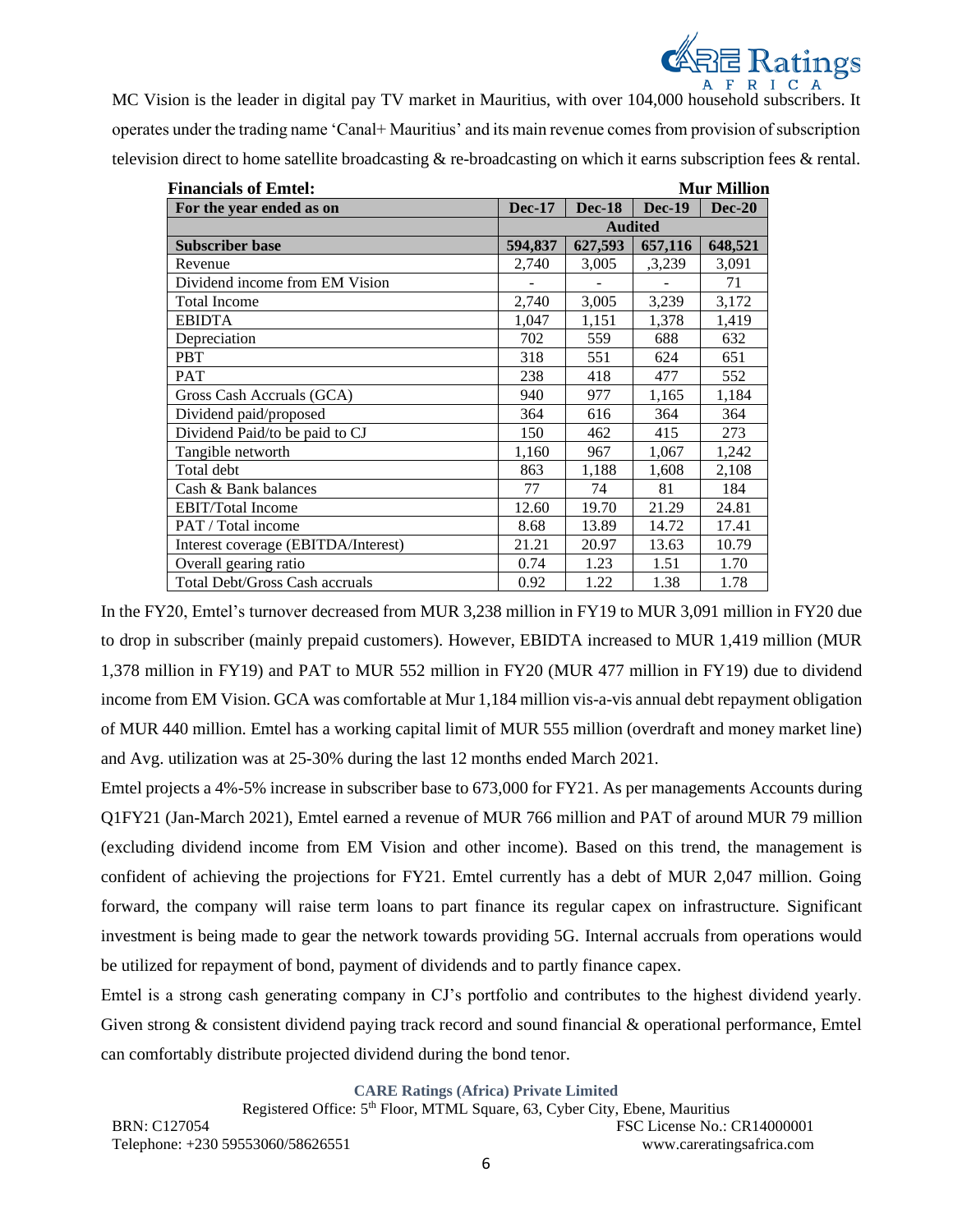

**Seejay Cellular Ltd** is an investment holding company for the CJ group's shares in Bharti Airtel and Airtel Africa. Seejay Cellular holds 1,088,687 shares (around 0.02%) in Bharti Airtel (listed in BSE/NSE in India) which is valued at MUR 330 million and MUR 280 million worth of investment in Airtel Africa (listed in London Stock Exchange). Seejay Cellular Ltd is a debt-free company.

**Currimjee Informatics Limited,** 100% owned by CJ & Co., is an ICT related firm which specializes in Business Intelligence, Consolidation of Accounts Solution, Planning and Forecasting Tool and Managed services. Some of the brands it represents includes HP, Oracle, and Microsoft. It is an approved ICT Training Institution, and it also offers infrastructure and project management services. It is broadly a debt free company with some import loans for importing

| <b>Currimjee Informatics Ltd</b> | <b>FY18</b>    | <b>FY19</b>    | <b>FY20</b>    |
|----------------------------------|----------------|----------------|----------------|
| <b>Mur Million</b>               | <b>Audited</b> |                |                |
| <b>Total Income</b>              | 74             | 82             | 71             |
| <b>EBIDTA</b>                    | 3              | 6              | 3              |
| Depreciation                     |                | 2              | 2              |
| Interest                         |                | 2              | $\mathfrak{D}$ |
| <b>PAT</b>                       |                | $\mathfrak{D}$ | (1)            |
| <b>GCA</b>                       | 2              |                |                |
| Dividend Paid                    |                |                |                |
| Total Debt:                      | 22             | 20             | 23             |
| Cash & cash equivalents          | 4              |                | 3              |
| <b>Interest Coverage</b>         | 2.3            | 3.5            | 1.3            |

hardware. While the company is profitable it will not pay any dividend in the foreseeable future and given its cashflow position will not require any support from CJ & Co.

**Screenage Limited** was launched in 2010 which provides innovative technological solutions to the hospitality

trade. CJ & Co. has 80% stake in Screenage. It provides multimedia services such as interactive television, mobile applications, contents (VOD, news, and tourist guide) and Wi-Fi cover. Screenage is the market leader of interactive media and connectivity services to the hospitality sector in Mauritius. It has contracts with some of the largest hotels in Mauritius including Lux Resorts. More than 4,000 hotel rooms have been equipped by Screenage.

| <b>Screenage</b>               | <b>FY18</b> | <b>FY19</b>    | <b>FY20</b> |
|--------------------------------|-------------|----------------|-------------|
| <b>Mur Million</b>             |             | <b>Audited</b> |             |
| Total income                   | 50          | 71             | 35          |
| <b>EBIDTA</b>                  | 11          | 17             | $-2$        |
| Interest                       |             | $\mathfrak{D}$ |             |
| <b>PAT</b>                     | 5           | 9              | (10)        |
| <b>GCA</b>                     | 10          | 16             | (1)         |
| Dividend Paid                  |             |                |             |
| Total Debt (shareholders loan) | 18          | 16             | 16          |
| Cash $\&$ cash equivalents     | 6           |                |             |
| EBIT margin                    | 12%         | 15%            | $-26%$      |
| <b>Interest Coverage</b>       | 11.0        | 11.1           | $-1.8$      |

It is a debt free company with only loan from promoters. The company's profitability was impacted in FY20 due to closure of hotels.

**CARE Ratings (Africa) Private Limited**

Registered Office: 5<sup>th</sup> Floor, MTML Square, 63, Cyber City, Ebene, Mauritius BRN: C127054 FSC License No.: CR14000001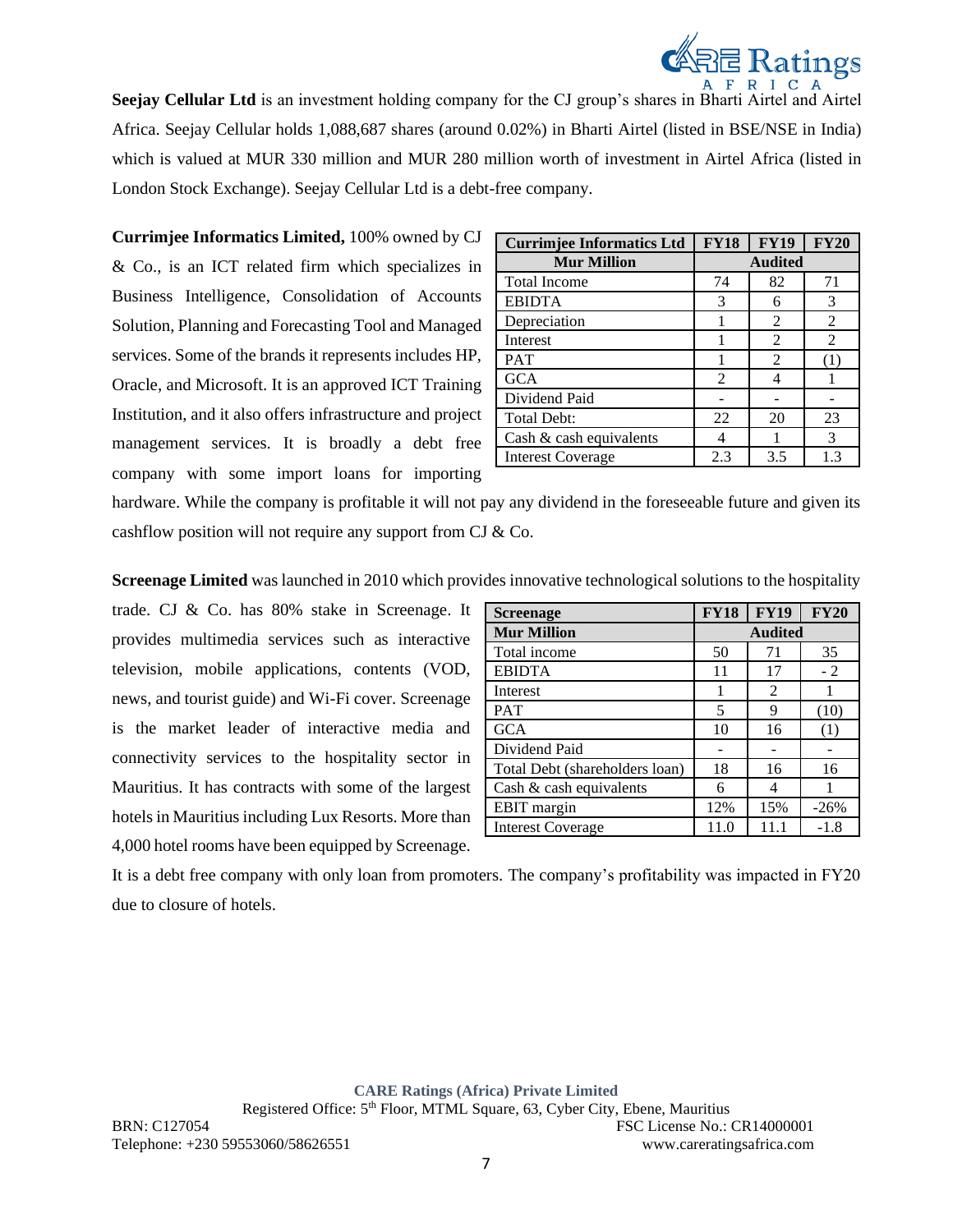

**Energy Cluster:** CJ Group's venture into this sector dated back to 1986 with its association with the French company Elf, with an operation focused on storage and bottling of liquified petroleum gas. This investment was later restructured into a shareholding in Total (Mauritius) Ltd and a much wider oil & gas operation.

**Total Mauritius limited,** incorporated in 1956, is a subsidiary of Total Energies group which is present in over 130 countries. CJ & Co. has 25% stake in Total Mauritius and the remaining stake is held by Total Outer Mer – French company (55%) and Harrel Mallac  $& Co.$ Ltd. (20%). They are engaged in the distribution of petroleum products through 47 service stations in Mauritius. Total Mauritius is a profitable company. The performance in FY20 was impacted by the 3 months lockdown and closure of international borders- which

| <b>Total Mauritius</b>     | <b>FY18</b>    | <b>FY19</b> | <b>FY20</b> |  |  |
|----------------------------|----------------|-------------|-------------|--|--|
| <b>Mur Million</b>         | <b>Audited</b> |             |             |  |  |
| <b>Total Income</b>        | 8,146          | 8,100       | 5,843       |  |  |
| <b>EBIDTA</b>              | 414            | 429         | 280         |  |  |
| Interest                   | 32             | 43          | 35          |  |  |
| <b>PAT</b>                 | 182            | 154         | 19          |  |  |
| <b>GCA</b>                 | 360            | 370         | 229         |  |  |
| Dividend Paid              | 173            | 179         |             |  |  |
| Total Debt (overdraft)     | 228            | 402         | 253         |  |  |
| Cash $\&$ cash equivalents | 285            | 117         | 57          |  |  |
| Tangible Networth          | 986            | 964         | 987         |  |  |
| PAT margin                 | 2%             | 2%          | 0%          |  |  |
| Gearing                    | 0.2            | 0.4         | 0.3         |  |  |
| <b>Interest Coverage</b>   | 13.0           | 9.9         | 8.0         |  |  |

resulted in a drop in revenue and PAT. The management stated that they are expecting recovery from FY21. Total is a dividend paying company.

**Ceejay Gas Ltd:** CJ & Co. owns 33.33% of Ceejay Gas Ltd. - engaged in the procurement, storage, bottling

and distribution of retail and bulk gas in Mayotte (under France). It is dominant player with 90% market share in that market. It is the only player to be totally vertically integrated and own a gas bottling unit. Ceejay Gas is a profitable and almost debt-free. It pays regular dividend to CJ & Co.

| <b>Ceejay Gas Euro Group</b> | <b>FY18</b> | <b>FY19</b>    | <b>FY20</b> |
|------------------------------|-------------|----------------|-------------|
| <b>Mur Million</b>           |             | <b>Audited</b> |             |
| <b>Total Income</b>          | 370         | 381            | 426         |
| <b>PAT</b>                   | 34          | 26             | 12          |
| <b>GCA</b>                   | 78          | 93             | 80          |
| Dividend Paid                | 11          | 41             | 27          |
| <b>Total Debt:</b>           |             | 16             | 11          |
| Cash $\&$ cash equivalents   | 185         | 226            | 248         |
| Tangible Networth            | 269         | 253            | 239         |

# **Real Estate and Property: Large land bank & steady rental income from leased properties**

CJ& Co., through various group companies, holds & manages a portfolio of rental yielding properties, hotels,

ready for sale luxury villas and land located at prime location. The details of the properties are as under

- 1. 4 shopping complex and office Buildings at prime location of Mauritius- Phoenix Central and Curepipe Building under MCR and Arcades Currimjee under CIL
- 2. Luxury villas– 8 luxury villas fully constructed and ready for sale under IRVL
- 3. Hotel Anantara Resort under IRVL
- 4. Free hold Land which can be monetized 62 arpent of freehold land & 15 arpent of lease hold land at La Cambuse, 44 arpent of free hold land at Plaisance (beside Airport) and small plots of land at prime locations in Curepipe, Rose-Hill, Phoenix and Port Louis.

**CARE Ratings (Africa) Private Limited**

8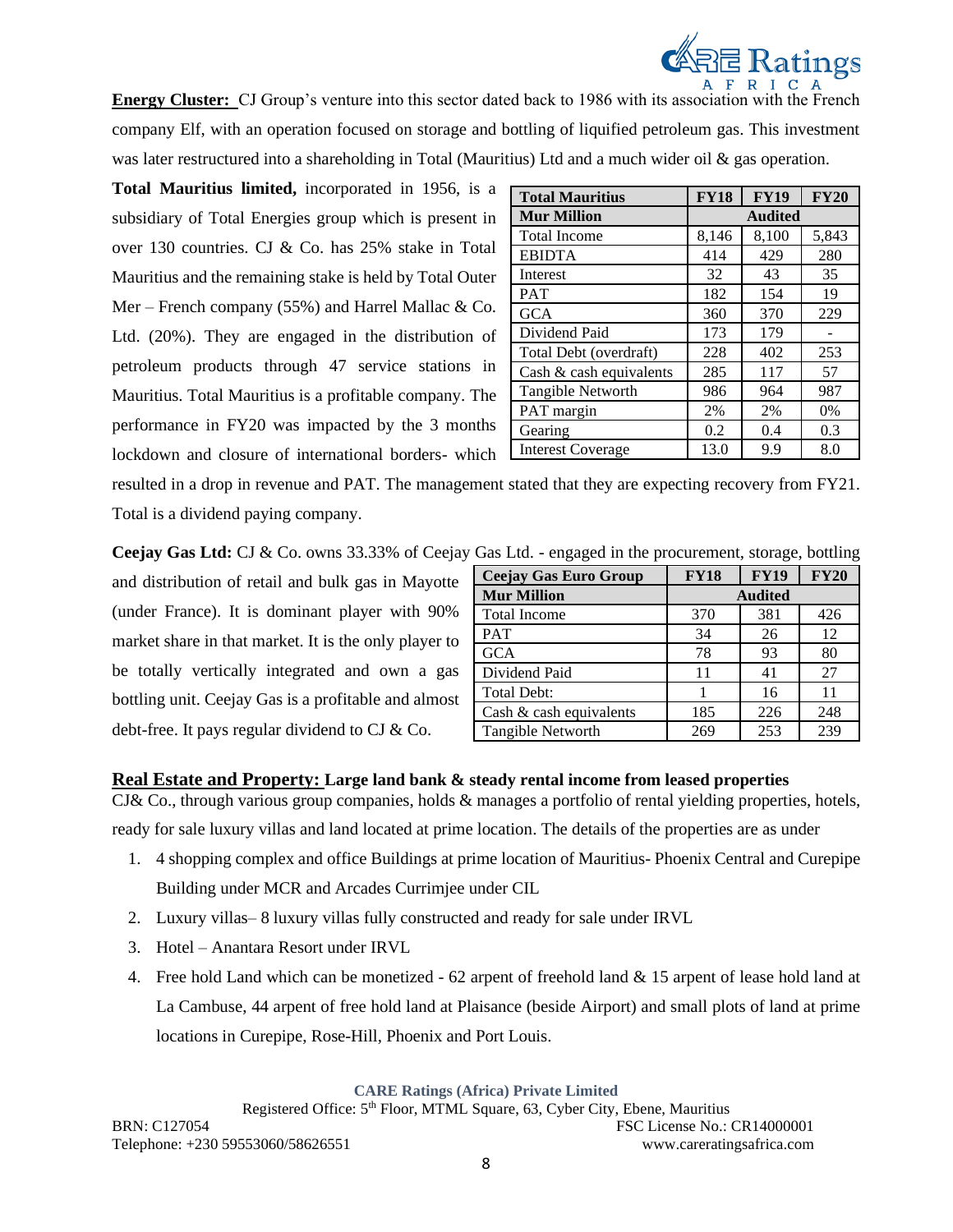

**Compagnie Immobilière Limitée (CIL)** incorporated in December 1950, is listed on the Stock Exchange of

Mauritius. CIL owns the following:

- 100% of the historic building ''Arcade Currimjee''
- 50% of a bare plot of land in Rose-Hill opposite Plaza
- 100% of a plot of land in Curepipe

**Arcades Currimjee,** built in 1912, used to host retailers in the ground floor space and business hotel in the tower (1st to 5th floors). From 1980 onwards the popularization of beach resorts and business hotels in Port Louis led to closure of the business hotel in Curepipe. The tower was then converted into offices. Total GLA of the building is



5,114 sqm comprising of the ground floor (retail and food outlets) and the 5-floors tower (mainly offices). As of June 2021, the building had an overall occupancy of 71% and a weighted average lease expiry of 1.76 years. The area occupied (3,638 sqm) comprises of a mix of renowned tenants with retail outlets, food outlets and offices from which CIL generates an annual income of around MUR 20 million. The lease expiry date for majority of the tenants is until 2024-2025 and most of the tenants have been in the building since a long time.

| <b>Tenant &amp; Property leased</b> | <b>Tenant Profile</b>                                                                                  |
|-------------------------------------|--------------------------------------------------------------------------------------------------------|
|                                     | Le Nenuphar is a new co-working space, on the first floor of Arcades Currimjee. It facilitates several |
| Le Nenuphar                         | business activities like brainstorming, training courses and informal meetings.                        |
| <b>MCB</b> Microfinance             | MCB group company                                                                                      |
| <b>BCP Bank</b>                     | BCP Bank belongs to a robust international group having a strong presence across Africa.               |
| SBI (Mauritius) Ltd                 | ATM and branch of SBI.                                                                                 |
| Euro CRM                            | Euro CRM is present in Mauritius since 2005. Their core business is remote customer relationship       |
|                                     | management. They work in various sectors: energy, telecoms, services, insurance and automobile.        |
| Beautés de chine                    | Open since 1960, Beautés De Chine is a family-run shop and offers an extensive selection of clothes,   |
|                                     | fashion accessories, furniture, decorative objects and souvenirs.                                      |
| <b>AMC</b> Ltd                      | AMC Cookware based on German technology offers world-class 18/10 surgical stainless steel cookware.    |
| Chelsea's Cup N Cake                | A premium and very popular coffee shop of Curepipie and has been there for more than 5 years.          |
| Ku De Kla                           | Ku De Kla is a kitchen lifestyle shop selling branded kitchen appliances (Bosch, Siemens, Gaggenau, La |
|                                     | Cornue, Kitchenaid, Magimix, Lacor), accessories and gourmet food.                                     |
| <b>Bistro Barbu</b>                 | Bistro Barbu a very popular resturant serving Eurooean cuisine has been there for 5 years.             |

#### **Below is the profile of the key tenants**

CIL is profitable and debt free company. Its occupancy, revenue and profitability dipped in FY20 due to the

COVID-19 pandemic and the lockdown. The company pays regular dividend to CJ & Co. however due to the exceptional COVID year; they did not pay any dividend for FY20. Out of rentals of MUR 23 million for FY20, CIL made a provision of MUR 1 million for bad debts.

|                            | <b>FY18</b>    | <b>FY19</b> | <b>FY20</b> |
|----------------------------|----------------|-------------|-------------|
| <b>Occupancy</b>           | 87%            | 85%         | 75%         |
| <b>Mur Million</b>         | <b>Audited</b> |             |             |
| Total income               | 25             | 27          | 23          |
| <b>PAT</b>                 | 13             | 14          |             |
| Total Debt:                |                |             |             |
| Cash $\&$ cash equivalents |                |             |             |
| <b>Tangible Networth</b>   | 198            | 203         | 212         |

#### **CARE Ratings (Africa) Private Limited**

Registered Office: 5<sup>th</sup> Floor, MTML Square, 63, Cyber City, Ebene, Mauritius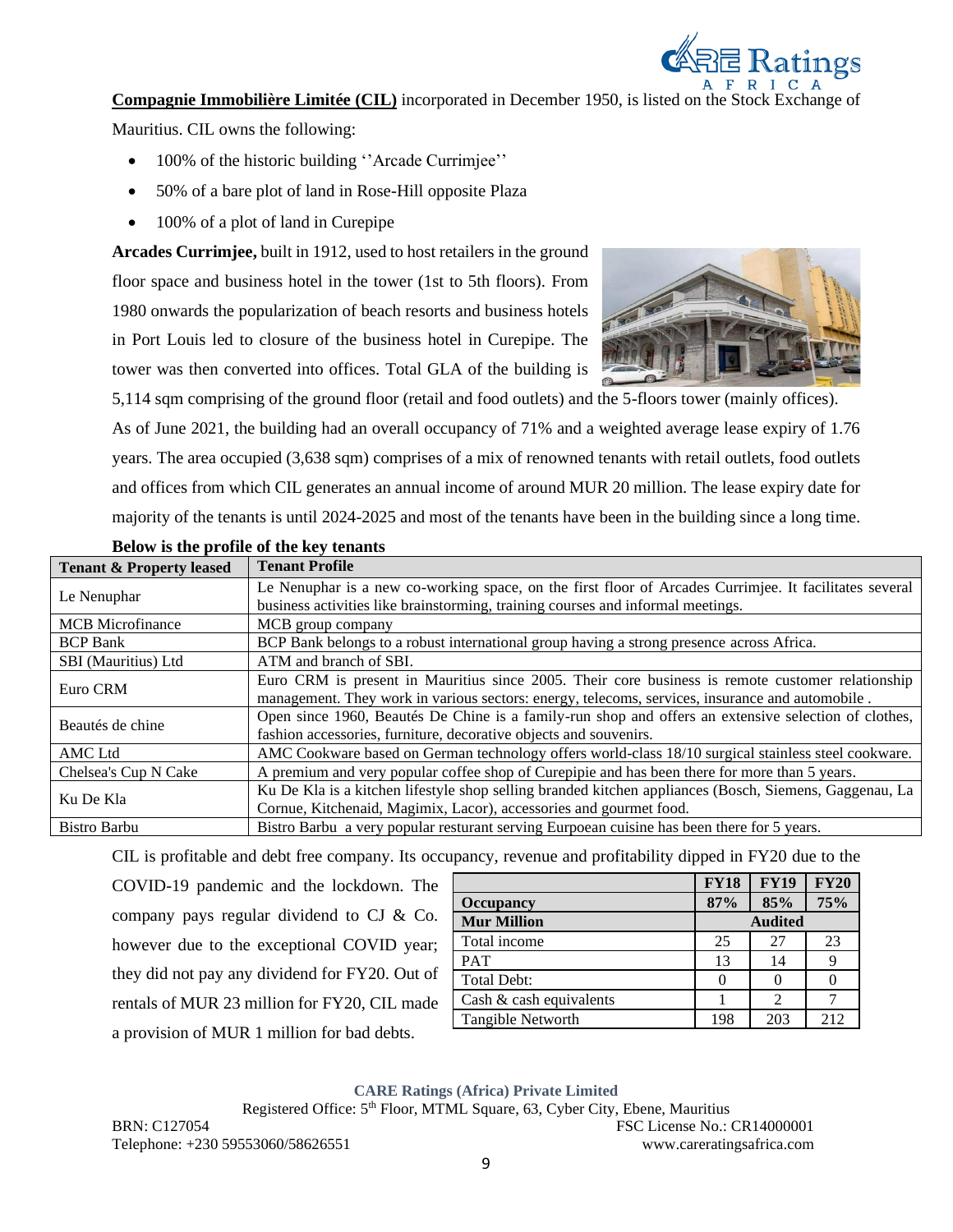

#### **Multi-Channel Retail Limited (MCR)** owns the following:

- 1. 67% of Phoenix Central (the remaining stake of 33% is owned by the NIC)
- 2. 1.5 acres of land adjacent to Phoenix Central
- 3. 100% of Curepipe/ABSA building which is located opposite Arcades Currimjee

**Phoenix Central** is well-located in Plaines Wilhems area where majority of the population lives, and it can be easily accessed from different parts of the island. MCR owns 67% of the complex and NIC owns 33%. 67% of the complex owned by MCR translates to 12,456 sqm of the GLA which are mainly let to offices. This part has undergone major refurbishment to transform majority of the area into modern office



spaces (11,630 sqm) and retail and food outlets (826 sqm) mainly to cater to the office goers. Phoenix Central is regarded as one of the best alternatives for offices due to its big parking lot, minimal congestion and ease to commute & access, cheaper rate (MUR 40 per sqm) as compared to Ebene and Port Louis, coming up of the metro which will be stopping in front of the complex and the good visibility.

Out of the 12,456 sqm of GLA, only 73 sqm is currently vacant (less than 1%). It has a WALE of 3.2 years. Around 480 sqm are occupied by tenants within CJ Group such as Batimex, Currimjee Informatics and Screenage. Some 1,000 people work in the premises.

| <b>Tenant &amp; Property leased</b> | <b>Tenant Profile</b>                                                                                                                                                                                 |
|-------------------------------------|-------------------------------------------------------------------------------------------------------------------------------------------------------------------------------------------------------|
| Harel Mallac Technologies Ltd       | Harel Mallac Technologies is a leading provider of technology solutions in the Indian Ocean region.                                                                                                   |
| Intelcia (Maurice) Ltee             | Intelcia Maurice is a provider of Outsourcing solutions.                                                                                                                                              |
| Linkbynet Indian Ocean              | Founded in 2000, Linkbynet is a company renowned throughout the domains of Managed services,<br>Cloud, DevOps & Containerisation, Cybersecurity and Software cloud management portal.                 |
| Currimjee Informatics               | Subsidiary of the Currimjee group.                                                                                                                                                                    |
| Screenage Ltd                       | Subsidiary of the Currimjee group.                                                                                                                                                                    |
| <b>Batimex Limited</b>              | Subsidiary of the Currimjee group.                                                                                                                                                                    |
| Proximity BBDO Indian Ocean         | The company is a technical agency globally renowned for its technological expertise and high<br>achievement. It has a direct and digital agency network with more than 2,500 employees in 67 offices. |
| Diadeis Packaging Ltd               | Offers a full range of printing design, implementation, photo engraving and management solutions.                                                                                                     |
| Mauvilac                            | Mauvilac is the first paint manufacturing company.                                                                                                                                                    |
| The Morel Catering Ltd              | A company that delivers food with 15 years of experience in catering industry.                                                                                                                        |
| My Car Rental Ltd                   | My car rental provides a wide variety of vehicles and is specialised in the car rental industry.                                                                                                      |

#### **Below is the profile of the key tenants:**

**Curepipe Building,** with a gross leasable area of 2,166 sqm, is located opposite Arcades Currimjee in Curepipe. As of June 2021, the occupancy of the building was at 60% and WALE was 1.3 years. The main tenants of the buildings are ABSA Bank – the anchor tenant (297 sqm), CMPD Ltd which is part of CJ Group (390 sqm), Centre Culturel d'Expression Francaise (326 sqm), Shanghai Store (69 sqm), MC Vision (59 sqm)

### **CARE Ratings (Africa) Private Limited**

Registered Office: 5<sup>th</sup> Floor, MTML Square, 63, Cyber City, Ebene, Mauritius BRN: C127054 FSC License No.: CR14000001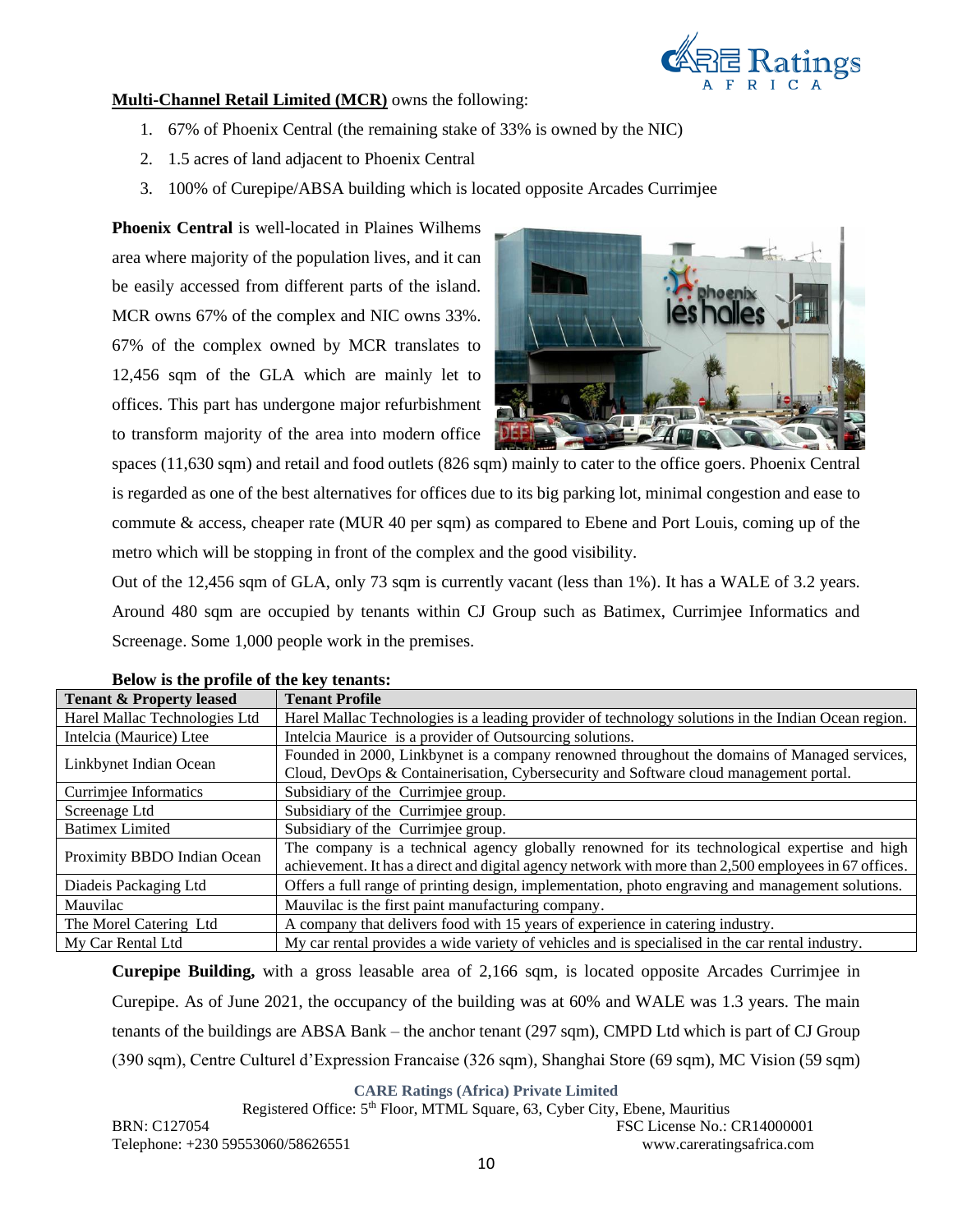

and Top Electronics (21 sqm). The remaining 1,000 sqm of GLA are rented as apartments which is currently occupied by only one tenant (135 sqm). The company will undergo a refurbishment of the space in the near future hence same is not marketed for renting.

| <b>Financials of Multi-Channel Retail</b> |             | <b>Mur Million</b> |             |
|-------------------------------------------|-------------|--------------------|-------------|
|                                           | <b>FY18</b> | <b>FY19</b>        | <b>FY20</b> |
| <b>Occupancy (Phoenix Central)</b>        | 98%         | 75%                | 99%         |
| <b>Occupancy (Curepipe Building)</b>      | 60%         | 60%                | 60%         |
| Total income                              | 34          | 46                 | 53          |
| <b>EBIDTA</b>                             | 14          | 28                 | 29          |
| Interest                                  | 6           | 7                  | 5           |
| <b>PBT</b>                                | 8           | 20                 | 23          |
| <b>GCA</b>                                | 11          | 20                 | 23          |
| Dividend Paid                             |             |                    |             |
| Debt from bank                            | 117         | 98                 | 85          |
| Loan from holding company                 |             | 450                | 450         |
| Tangible Networth                         | 62          | 82                 | 190         |
| EBIT margin                               | 42%         | 60%                | 54%         |
| PAT margin                                | 24%         | 44%                | 44%         |
| Gearing                                   | 1.9         | 1.2                | 0.4         |
| Total Debt/GCA                            | 11.1        | 4.9                | 3.6         |
| <b>Interest Coverage</b>                  | 2.4         | 3.7                | 5.4         |

Occupancy of the property has increased over last 3 years which has led to steady improvement in revenue & profitability. MCR has been resilient to the pandemic and occupancy level has increased to 99% in June 2021.

### **Tourism and Hospitality cluster**

CJ & Co. ventured into the hospitality, tourism, and travel industry post 1970 to 1980 with the opening of the business hotel (Arcade Currimjee) in Curepipe and a travel agency, Silver Wings Travels.

In 2010, the Group purchased Le Chaland land of 101 arpents (70 arpents of freehold land and 31 arpents of leasehold land) and received its permit to build a hotel. Anantara Mauritius hotel was launched in September 2019 which was followed by the completion of 8 luxury villas in 2021 through a company called IRVL.

**Silver Wings Travels** provides travel related services such as processing air ticket reservation, booking holidays, tours and hotel accommodation and airport transfers via a dedicated team of travel agents. Travel agency is ranked among the top 3 agencies in Mauritius. Its financials were impacted in FY20 due to closure of international borders. The company managed its operation from existing cash and overdraft.

| <b>Silverwings Ltd</b>     | <b>FY18</b>    | <b>FY19</b> | <b>FY20</b> |  |
|----------------------------|----------------|-------------|-------------|--|
| <b>MUR Million</b>         | <b>Audited</b> |             |             |  |
| Total income               | 5.9            | 4.4         | 28.5        |  |
| <b>EBIDTA</b>              | 9.3            | 11.5        | $-6.0$      |  |
| Interest                   | 1.2            | 1.4         | 2.2         |  |
| <b>PAT</b>                 | 5.7            | 6.3         | (7.8)       |  |
| <b>GCA</b>                 | 6.2            | 6.7         | (7.3)       |  |
| Dividend Paid              | 5.0            | 5.0         | 0.0         |  |
| <b>Total Debt:</b>         | 6.0            | 10.4        | 21.9        |  |
| Cash $\&$ cash equivalents | 1.7            | 1.9         | 2.0         |  |

### **CARE Ratings (Africa) Private Limited**

Registered Office: 5<sup>th</sup> Floor, MTML Square, 63, Cyber City, Ebene, Mauritius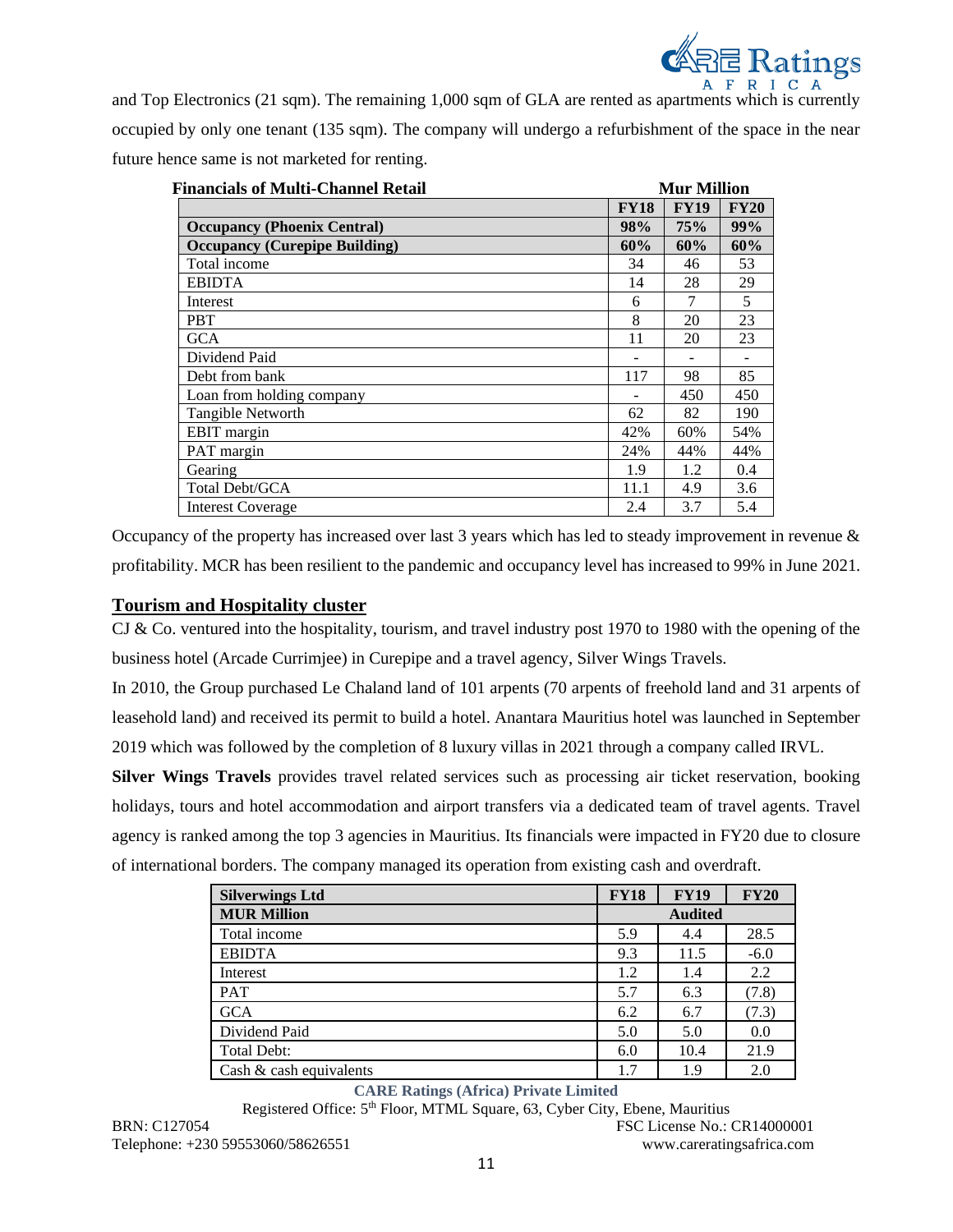

**IKO (Mauritius) Resort Village Ltd (IRVL):** Anantara Resort was completed and made operational from September 2019. 8 luxury villas (adjacent to hotel) were also completed and ready for sale in FY21.

The resort and villas are based in a picturesque location near Le Chaland / La Cambuse beach located on South of Mauritius (behind Airport). Anantara Resort is a brand-new hotel comprising of 164 rooms (158 rooms and 6 suites), 3 restaurants (Horizon, Sea Fire Salt



and Bon Manzer) and other facilities. The hotel is managed by an International Hotel Group – Minor which is a global company focusing on hospitality, restaurants, and lifestyle brands distribution. It has a portfolio of 535 hotels under the Anantara, AVANI, Oaks, Tivoli, NH Collection, NH Hotels, Elewana, Marriott, Four Seasons, St. Regis, Radisson Blu and Minor International brands in 55 countries and is also one of Asia's largest restaurant companies with over 2,300 outlets system-wide in 26 countries.

**The Anantara villas** were designed by Grounds Kent Architects based in Australia. The 8 luxury villas are integrated with the hotel however each villa provides privacy and comfort equipped with internal courtyard and private swimming pools. The 8 villas are constructed under the PDS scheme. All the villas are expected to be sold by the end of 2022. The market value of these 8 villas is estimated at MUR 450- 500 million.



#### **Financials of IRVL**

Revenue for the hotel and hospitality cluster is derived from the Anantara Resort through accommodation, food and beverages, spa and events and future sales of Anantara Villas. The hotel was launched in September 2019 and operated until March 2020 due to the lockdown imposed because of the pandemic. It then re-opened in September 2020 and operated until March 2021 due to the second lockdown. Following several months of closure and no influx of tourists in the island, the company reported cash loss of MUR 42 million in FY20. The hotel will start operating as from end of August 2021. Around 40 rooms have been booked for the crew members. CJ will receive MUR 312 million from MIC to support its earlier and current year cashflow deficit. They also confirmed there will be no support required from CJ. The hotel is expected to be able to service its debts comfortably going forward.

**CARE Ratings (Africa) Private Limited**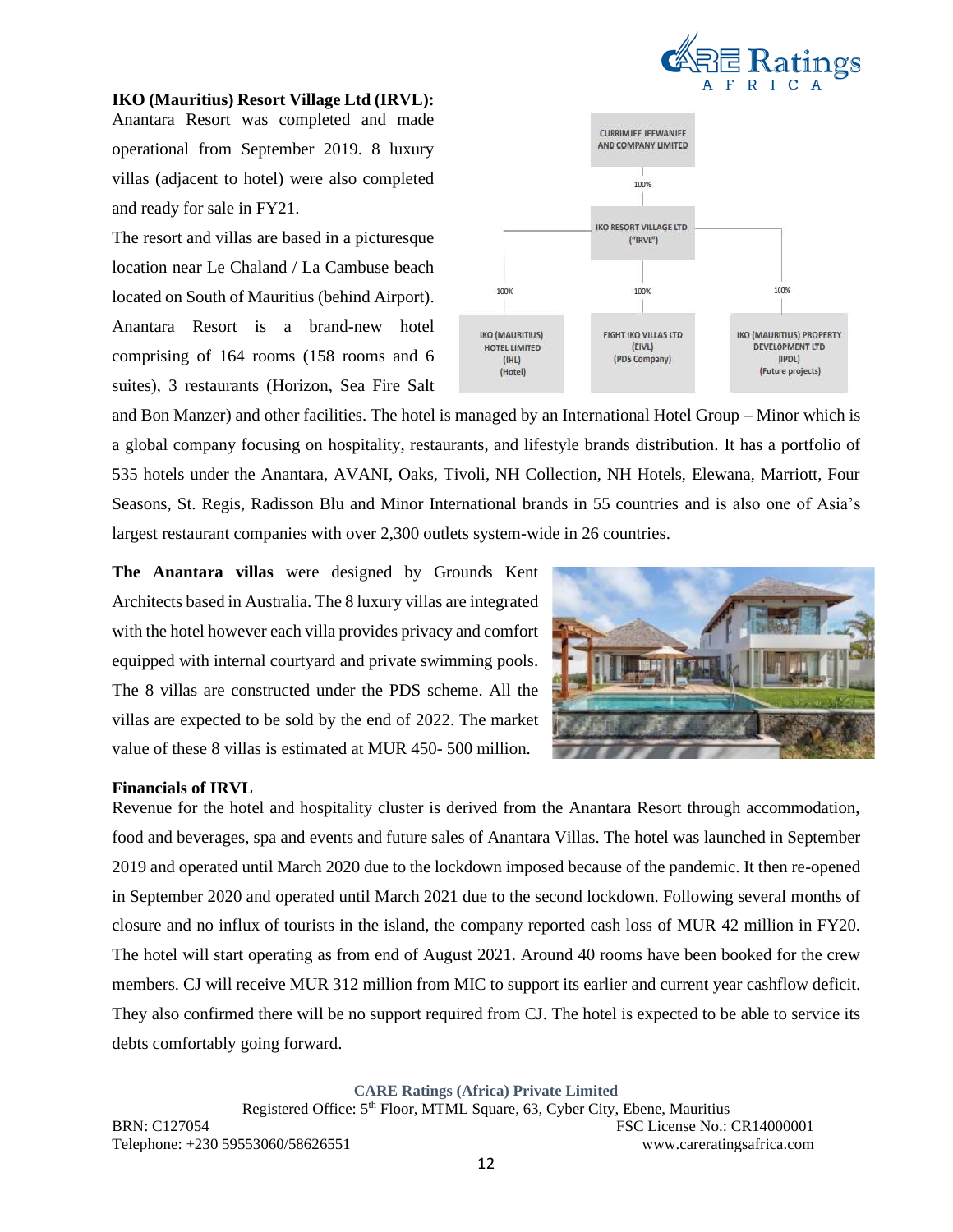

| <b>IKO Mauritius Resort Village Ltd (IRVL)</b> | <b>FY19</b>      | <b>FY20</b> |  |
|------------------------------------------------|------------------|-------------|--|
|                                                | <b>Audited</b>   |             |  |
| Average occupancy rate - Hotel                 | 18%<br><b>NA</b> |             |  |
| Total income                                   | 41               | 53          |  |
| <b>EBIDTA</b>                                  | (150)            | (244)       |  |
| Interest                                       | 32               | 164         |  |
| Other income                                   |                  | 15          |  |
| <b>PAT</b>                                     | 147              | (209)       |  |
| <b>GCA</b>                                     | 443              | (42)        |  |
| Dividend Paid                                  |                  |             |  |
| <b>Total Debt:</b>                             | 1,163            | 1,547       |  |
| Cash $\&$ cash equivalents                     | 17               | 29          |  |
| Tangible Networth                              | 1,512            | 1,371       |  |
| Gearing                                        | 0.8              | 1.1         |  |

# **Commerce and Finance**

# **Island Life Assurance Co. Ltd. ("ILA")**

*Background:* Island Life Assurance (ILA), a 100% owned subsidiary by CJ & Co, has more than 35 years of experience in selling life assurance and pension products in the Mauritian market company offers a wide range of products for individuals as well as corporates and its product portfolio include Investment plans with competitive bonuses, cash back policies, educational policies, pure risk covers and Secured loans for housing & other purposes. On the corporate front, ILA offers group life assurance and pension administration services. The products are also offered to the public through its agent as well as through its direct marketing arm that is geared to respond to the client's needs.

# *Minimum Capital Requirement (MCR) Position*

As per the Mauritius Long-term Insurance Act and associated Regulations, Island Life Assurance Co. Ltd is required to report Minimum Capital Requirement (MCR), which is a measure of "risk-based /capital" more than the reserves to provide a cushion in the event that future experience diverges adversely from the best estimate assumptions. *The company is required to maintain shareholders fund to cover the MCR by at least 1 time (100%).* As per the calculation submitted to FSC, ILA's MCR is as under: -

| Par<br><b>ticulars</b>           | $\bf TVI7$ | <b>FY18</b> | $\bf{F}V10$ | <b>FY20</b> |
|----------------------------------|------------|-------------|-------------|-------------|
| <b>MCF</b><br>(9)<br>v<br>R atic | 104.2      | .           | $24*$       | ำ∗ะ<br>∪.∠  |

As a result of the fall in the valuation interest rates and investment returns over the year, ILA's solvency position deteriorated and was well below 100% as on Dec 31, 2019, and Dec 31, 2020.

In order to maintain solvency, CJ & Co infused capital of MUR 75 million in June 2020 and MUR 150 million in June 2021 to make good the MCR ratio to 100% as at Dec 31,2019 and 125% as at Dec 31, 2020. The company is solvent for FY19, FY20 and FY21.

During discussion, the management stated that in FY19 they incorporated few strategic initiatives to consolidate its life insurance business. These includes recruitment of a new Chief Executive Officer & Head of Sales and Operations (both having extensive experience in Life Assurance sector), setting up of inhouse

**CARE Ratings (Africa) Private Limited**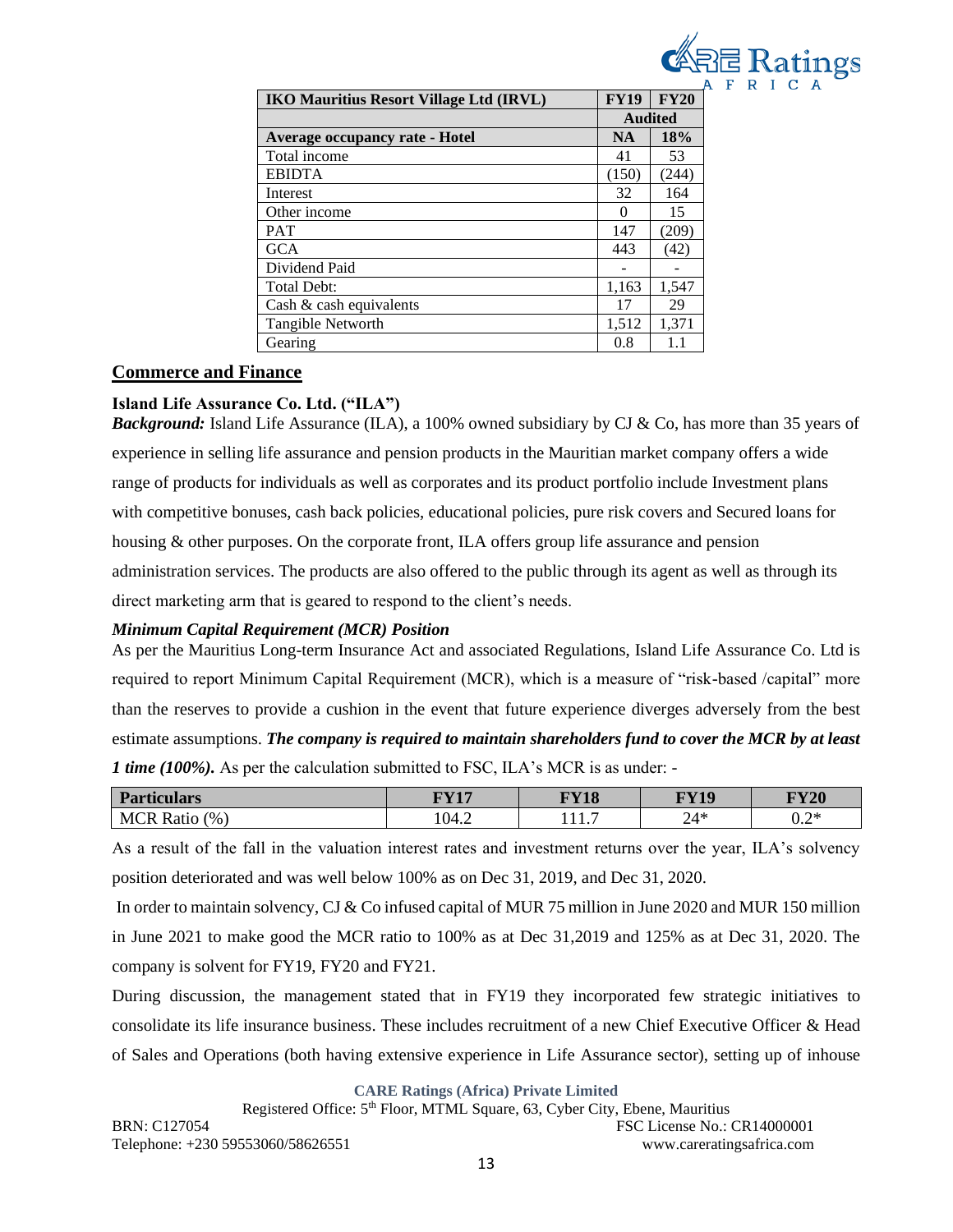

investment & actuarial departments and repricing of all products & their ongoing profit testing. The Company has been monitoring the key drivers of solvency by devising new investment strategies and effective ways to meet the sales objective. The performance of Island Life is on track for FY21.

In addition, the company has taken re-insurance from Gen Re (S&P AA+/Moody's Aa1/AM Best A++) and Africa Re. for individual policy products and catastrophic re-insurance. The reinsurance covers claims above Mur 500,000. The reinsurance premium is paid to the reinsurer on a quarterly basis after deducting the amount of claims payable.

| <b>Particulars</b> | 2017               |                    | 2018               |                    | 2019               |                    | 2020               |                    |
|--------------------|--------------------|--------------------|--------------------|--------------------|--------------------|--------------------|--------------------|--------------------|
| (Mur Million)      | <b>Before</b>      | After              | <b>Before</b>      | <b>After</b>       | <b>Before</b>      | <b>After</b>       | <b>Before</b>      | After              |
|                    | <b>Reinsurance</b> | <b>Reinsurance</b> | <b>Reinsurance</b> | <b>Reinsurance</b> | <b>Reinsurance</b> | <b>Reinsurance</b> | <b>Reinsurance</b> | <b>Reinsurance</b> |
| Benefits Insured   | 10.189             | 4.609              | 10.388             | 4.487              | 15.917             | 8.252              | 14.131             | 6.430              |
| Contract liability |                    | 878                | .002               |                    | .002               |                    |                    | 933                |
| Policyholders Inv. | 727                |                    |                    | 866                |                    | 886                |                    | 912                |

### *Total benefits assured/risk undertaken*

### *Moderate Asset quality*

Island Life had an investment portfolio of Mur 1,120 million (Mur 1,070 million as on Dec 31, 2019) as on Dec 31, 2020, attributable to policyholders' and shareholders' fund.

As on Dec 31, 2020, 25% of the funds were invested in Government Securities (FY19: 23%) and 7% extended as loan & advances to the customers (FY19: 10%).

Around 8% of the equity and debt portfolio are invested in rated Corporates. Loans & advance to customers (7% of the total portfolio), is managed well within the company with no major delays in payment of interest and capital. However, few moratoriums in the repayment of capital have been provided by the company last year. The company has provided specific and general provisioning for this portfolio. NPL's as at Dec 30, 2020, was less than 5% for the loans and advances portfolio.

A substantial portion of ILA's investments (around 75% as on Dec 31, 2020) are readily marketable thereby extending it good liquidity support.

#### **Underwriting Experience**

|                                    | FY17 | <b>FY18</b> | FY19 | FY20 |
|------------------------------------|------|-------------|------|------|
| Claims Ratio (Net Claims paid/NPE) |      | O.          |      | 109  |
| Commission Ratio (Comm/NPE)        |      |             |      |      |
| Expense Ratio (Net Exp / NPE)      |      |             |      |      |
| Combined Ratio                     | 123  | 84          |      |      |

The ratios are calculated with Net Premium Earned and Total investment income (policyholders account) as the denominator. Overall combined ratio for the company has increased significantly in FY20 following an increase in FY19. The combined ratio is a combination of claims ratio and expense ratio and the lower the ratio the better is the underwriting performance. The result of a higher combined ratio can be mostly attributed to lower Net Premium Earned (NPE). The lockdowns following the COVID-19 pandemic resulted in a lower

**CARE Ratings (Africa) Private Limited**

Registered Office: 5<sup>th</sup> Floor, MTML Square, 63, Cyber City, Ebene, Mauritius BRN: C127054 FSC License No.: CR14000001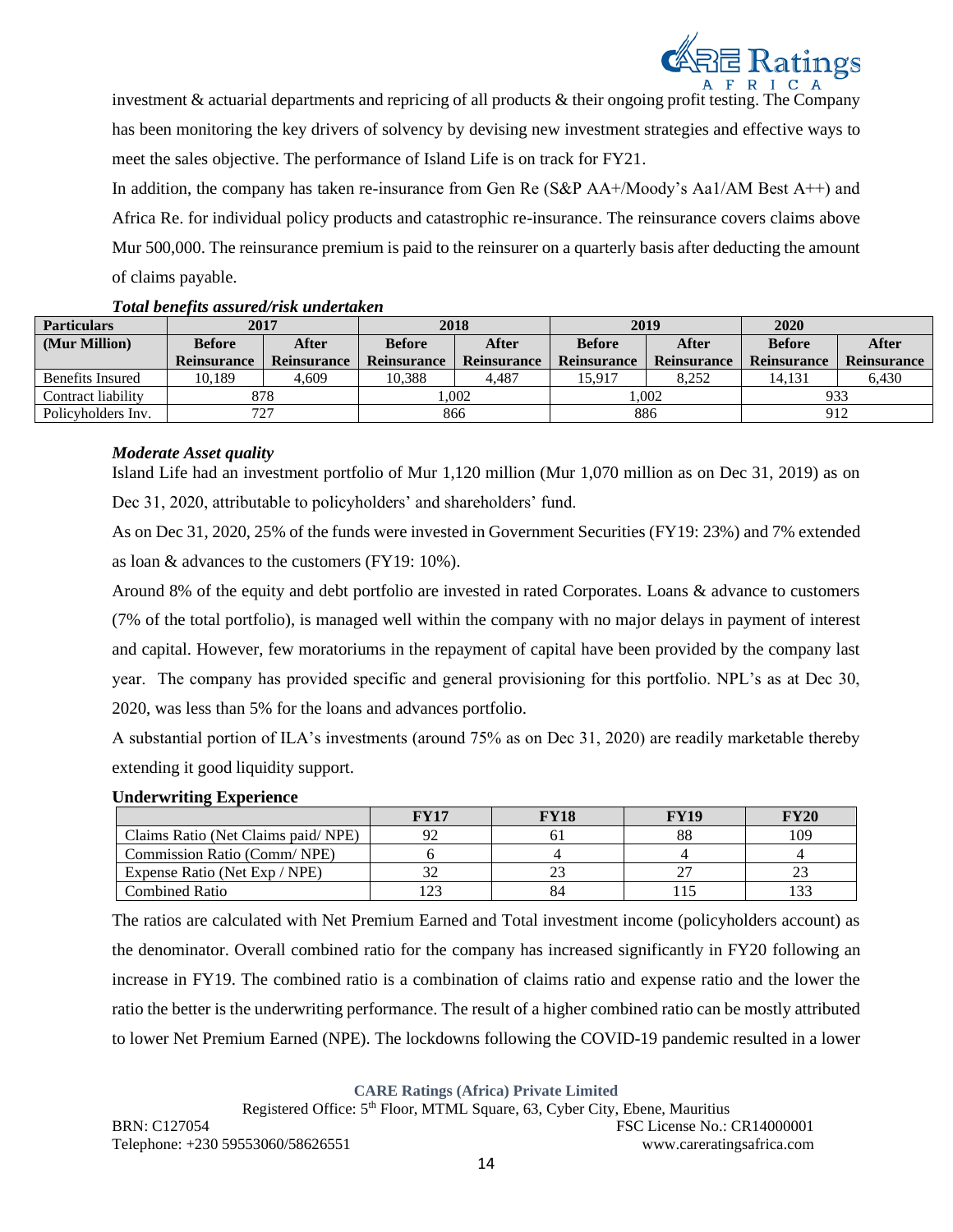

new premium earned in 2020 due to lower sales volumes while growth in claims benefits were in line with previous experience.

### *Profitability*

ILA's gross premium declined from MUR 252 million in FY19 to Mur 183 million in FY20, with new business activities declining by 46% and marginally higher claims in FY20. Despite the lower investment yields, linked to declining interest rates and local equity values, as a result of the Covid-19 pandemic, ILA's, investment and other income increased by 36% to close at MUR 50 million in FY20 (FY19: MUR 37 million) The increase is majorly contributed by the increase in fair value gains on Local treasuries and foreign investment and revaluation of investment properties.

In FY20, ILA decided to wind up its wholly owned subsidiary Island Investment Properties Ltd. and impaired an unsecured loan of MUR 19 million, receivable from the subsidiary. Despite the provision made in FY20, ILA posted a PAT of MUR 9 million in FY20, compared to MUR 3 million in FY19.

In FY20, total claims benefits paid increased to Mur 216 million from Mur 206 million in FY19. As articulated by the management, the increase in claims benefits paid was to a large extent due to maturities of policies and survival benefits.

The Life Fund decreased from MUR 1,002 million in FY19 to MUR 933 million in FY20. This was mainly due to lower gross premium and consideration for annuities received, increase in provision of Retirement Benefits Obligation and a one-off write-off of loans to subsidiary (Mur 19 million), Island Investment Properties Ltd following a restructure of a property asset class completed in 2020.

| SUMMARY OF FINANCIALS: Island Life Assurance Co. Ltd |                   |               |               | (Mur Million)    |
|------------------------------------------------------|-------------------|---------------|---------------|------------------|
| <b>Financial Year Ending Dec 31,</b>                 | <b>Dec-17</b>     | <b>Dec-18</b> | <b>Dec-19</b> | $Dec-20$         |
| <b>Gross Premium Written</b>                         | 247               | 370           | 252           | 183              |
| % of NPE                                             | 109.0             | 106.9         | 108.2         | 108.9            |
| <b>Net Premium Written</b>                           | 226               | 346           | 233           | 168              |
| <b>Net Claims Paid</b>                               | 208               | 212           | 206           | 216              |
| Net change in contract liability                     | 45                | 124           | 1             | (69)             |
| <b>Net Claims Incurred</b>                           | 253               | 337           | 206           | 147              |
| <b>Direct Commission Paid</b>                        | $\Omega$          | 14            | 9             | 7                |
| Operating expense related to insurance business      | 55                | 64            | 50            | 35               |
| % of NPE                                             | 24.3              | 18.6          | 21.4          | 20.7             |
| <b>Net Investment Income</b>                         | 105               | 67            | 37            | 50               |
| <b>PAT</b>                                           | 5                 | $-4$          | 3             | $\boldsymbol{9}$ |
| Tangible Net worth                                   | 70                | 95            | 145           | 220              |
| Technical Reserve (Policyholders Fund)               | 878               | 1,002         | 1,002         | 933              |
| <b>Investments</b>                                   | 727               | 866           | 886           | 912              |
| Cash & bank balances                                 | 67                | 53            | 78            | 127              |
| <b>Total assets</b>                                  | 1,007             | 1,167         | 1,215         | 1,242            |
| <b>Ratios</b>                                        |                   |               |               |                  |
| GPW growth                                           | $\qquad \qquad -$ | 50            | (32)          | (27)             |
| NPW growth                                           |                   | 53            | (33)          | (178)            |
| NPW/Net worth                                        | 318               | 360           | 160           | 76               |
| GPW/Net worth                                        | 347               | 385           | 173           | 83               |

**SUMMARY OF FINANCIALS: Island Life Assurance Co. Ltd** *(Mur Million)*

### **CARE Ratings (Africa) Private Limited**

Registered Office: 5th Floor, MTML Square, 63, Cyber City, Ebene, Mauritius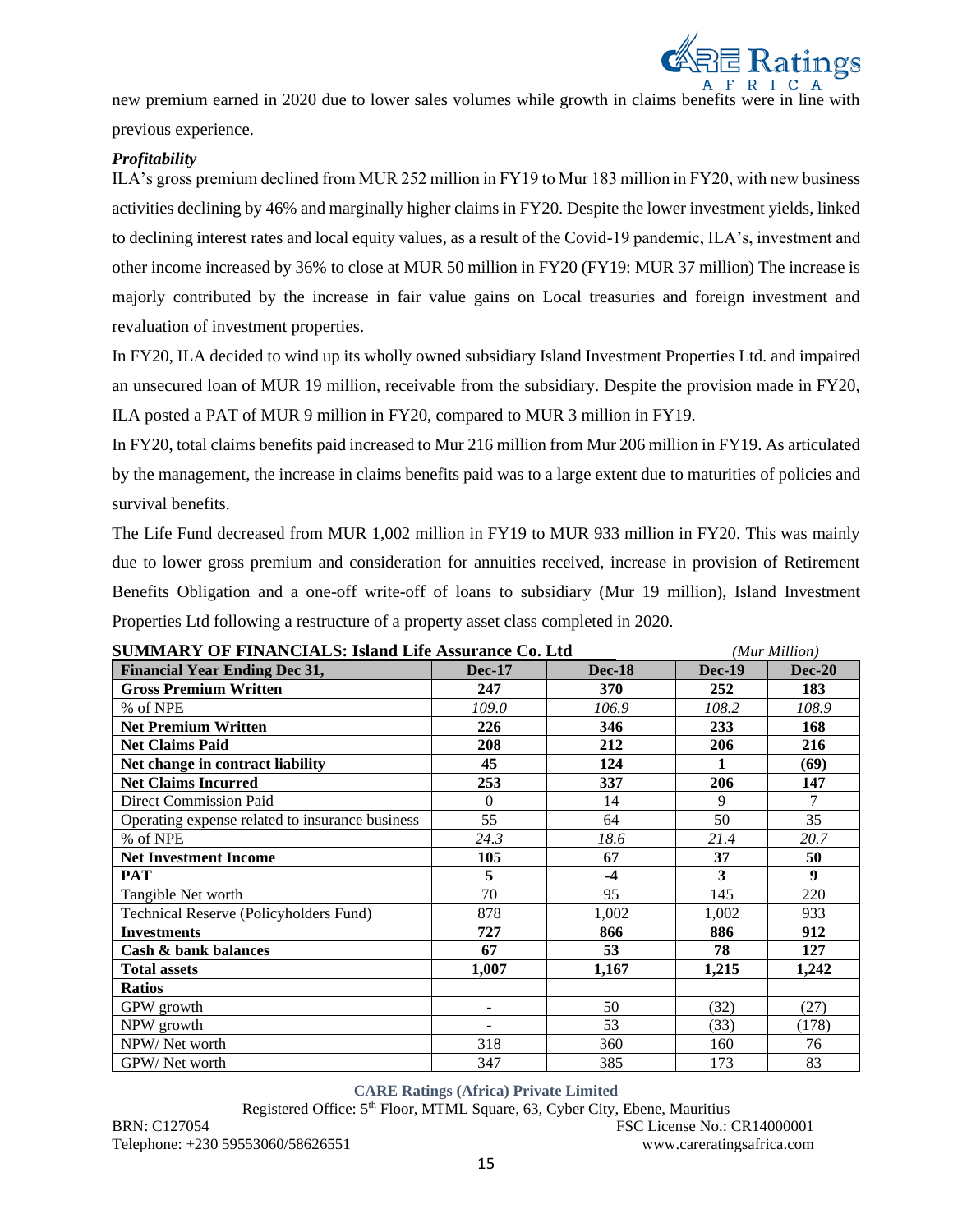

| <b>Financial Year Ending Dec 31,</b> | <b>Dec-17</b> | <b>Dec-18</b> | <b>Dec-19</b> | $Dec-20$ |
|--------------------------------------|---------------|---------------|---------------|----------|
| Claim Ratio (Net Claims paid/NPE)    | 92            | 61            | 88            | 109      |
| Commissions Ratio (Comm/NPE)         |               |               |               |          |
| Expense Ratio (Net Exp / NPE)        | 32            | 23            | 27            | 23       |
| <b>Combined Ratio</b>                | 123           | 84            | 115           | 133      |
| Net Earnings ratio                   |               |               |               |          |
| <b>RONW</b>                          |               | (4)           |               |          |
| <b>ROTA</b>                          |               | (0)           |               |          |
| Solvency ratio $(\%)$                | 104.20        | 111 70        | 24.00         | 0.20     |

**Batimex**: is 100% owned by CJ & Co. which specializes in the provision of building material finishes such as

tiles, floor coverings, sanitary ware, and fittings. It represents world leading brands from Europe including Grohe, Villeroy & Boch, Fima Carlo, Frattini, RAK, Marrazi and its own brands, Dura and Aquavit which offers locals a more accessible range of materials. The company has 2 retail networks and 5 showrooms around the Island in strategical areas including Port Louis, Flacq,

| <b>Batimex</b>           | <b>FY18</b><br><b>FY19</b><br><b>FY20</b><br><b>FY17</b> |                |                   |       |  |
|--------------------------|----------------------------------------------------------|----------------|-------------------|-------|--|
| <b>MUR</b> million       |                                                          | <b>Audited</b> |                   |       |  |
| <b>Total Income</b>      | 217                                                      | 242            | 248               | 230   |  |
| <b>EBIDTA</b>            | 82                                                       | 106            | (19)              | 17    |  |
| Depreciation             | 5                                                        | 6              | 16                | 19    |  |
| Interest                 | 7                                                        | 8              | 9                 | 12    |  |
| <b>PAT</b>               |                                                          | -19            | $-45$             | $-13$ |  |
| <b>GCA</b>               | 5                                                        | $-13$          | $-29$             | 6     |  |
| Dividend Paid            | 0                                                        | 0              | $\mathbf{\Omega}$ |       |  |
| Total Debt:              | 0                                                        | 0              | 109               | 119   |  |
| Cash                     | 5                                                        | 3              | 6                 | 4     |  |
| <b>Interest Coverage</b> | 12.0                                                     | 13.2           | <b>NA</b>         | 1.5   |  |

Curepipe, Goodlands and Phoenix (Phoenix Central Complex). Batimex has around MUR 110 million of debt which consist of import loan and bank overdraft (required due to the nature of the business). The company has posted losses for the past three years (in FY19, losses were mainly attributable on disposal of a subsidiary – MUR 38 million) however it is expected to be profitable as from FY21. Batimex does not pay any dividend to CJ  $\&$  Co. The company will not require any financial support from CJ  $\&$  Co.

# **Liquid asset in the form of investment which can be easily disposed to repay debt**

 $CI & Co.$  has liquid assets which can be easily liquidated to repay the Bond–

- 1. Listed shares of Bharti Airtel & Airtel Africa
- 2. 75% stake in Emtel valued at more than Mur 6,000 million
- 3. Plots of land in Curepipe, Rose Hill, Phoenix and Port Louis
- 4. 44 arpents of land at Plaisance and 62 arpent freehold land near the hotel

During discussion, the management stated that CJ & Co. can liquidate these assets to repay the Bond in case of delay in IPO.

**CARE Ratings (Africa) Private Limited**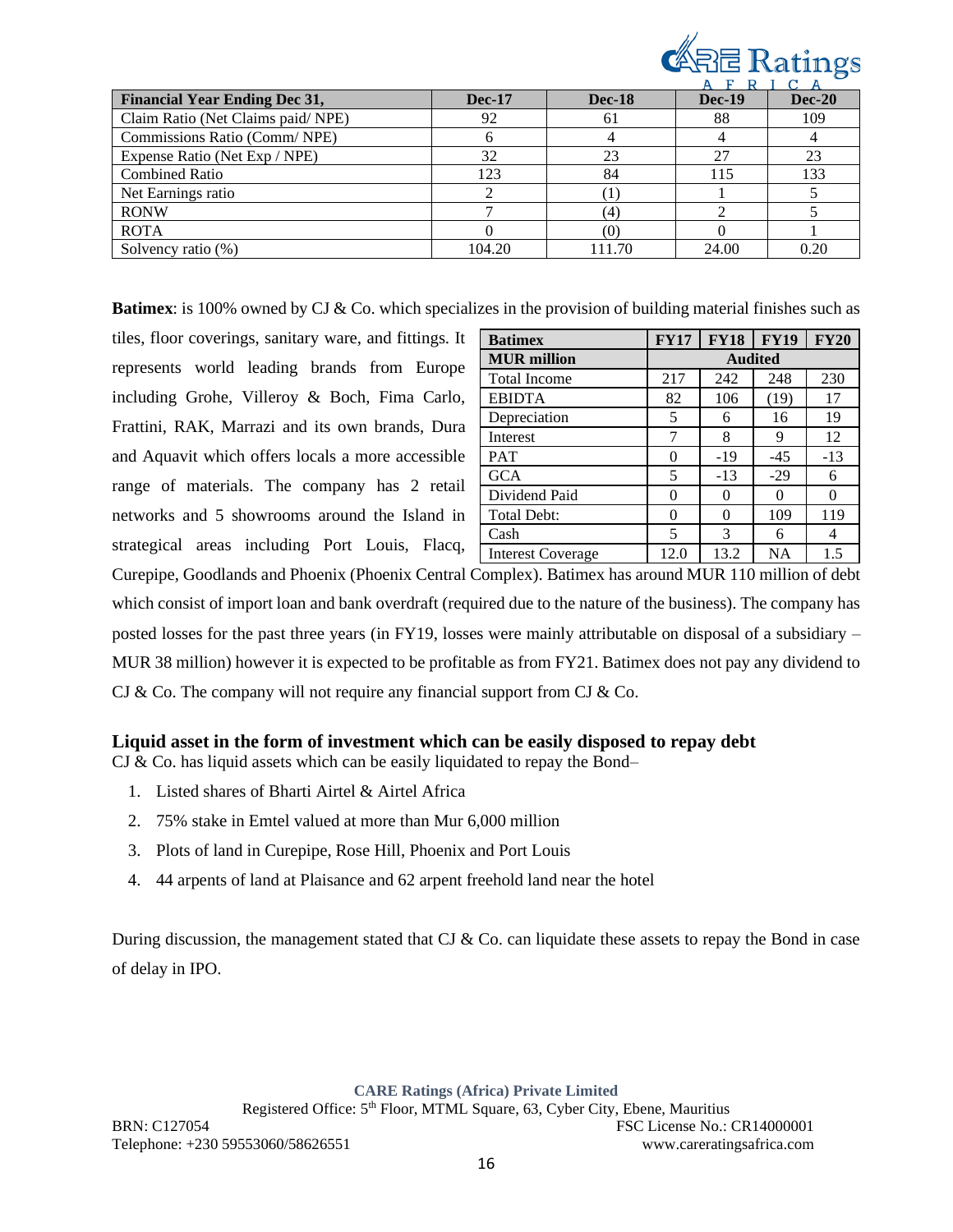

# **Industry Risk Telecom, Media, and IT**

The Mauritian telecommunication industry is catered for by 3 network operators namely, Mauritius Telecom, Emtel, and MTML. As per the mobile telephony services data published in Information and Communication Technologies Authority ("ICTA") and Statistics of Mauritius website, total mobile cellular subscription of Mauritius was 1.91 million for 2020. Despite the increase in subscriber volume over the years, the mobile market is undergoing a shift from voice to data services. The movements can be explained by an increasing use of web-based communication services such as WhatsApp, Viber etc. In addition, while earlier years witnessed mobile internet users being charged on a pay-as-you-go basis with an average cost of MUR 1/MB, daily, weekly, and monthly data packages have been introduced since and are dominating the mobile data market. The prices of such packages vary in the range of MUR 10 for a daily unlimited package to MUR 819 for 90-Day unlimited package, which is cheaper than pay-as-you-go and allows users to limit and monitor their mobile expenses. Short Message Service is on a decreasing trend for the past 3 years to reach 500 million SMS sent for 2020 as compared to 1 billion in 2017. Telecom operators are currently developing the 5G license.

#### **Real Estate sector**

Over the last few decades Mauritius has witnessed a booming real estate sector, to such an extent that today, the real estate sector is the one attracting majority of Foreign Direct Investment for the country. This can be explained by an increasingly growing number of construction projects across the island in addition to government introducing schemes such as the Integrated Resort Scheme, the Real Estate Scheme, the Property Development Scheme, and the Smart City scheme. Such schemes have transformed the dynamics of the real estate market locally over the years. The pandemic has restricted the travel of the local inhabitants – which in turn is driving up land sale as local high Networth Mauritians prefer to invest their money in the form of land which provides higher appreciation and security as compared to other investments. Land sale is ongoing despite the economic crisis.

There has been an overall slowdown in economic activities in Mauritius since the first lockdown in 2020. Indeed, way of living and spending patterns have been impacted but this sector has remained resilient.

The occupancy level of the malls has remained more or less the same. As for offices, the situation and demand are stable. The demand for office spaces is one which is seeing significant shifts over the years, with a decentralization of office spaces (from Port Louis & Ebene) towards other places whereby parking facilities are available and commute smoother. Majority of office properties holders have showed resilience to the pandemic and has been able to maintain occupancy level. Overall, majority of companies have resumed normal office since the partial reopening. As discussed with few commercial property holders, it is unlikely that

**CARE Ratings (Africa) Private Limited**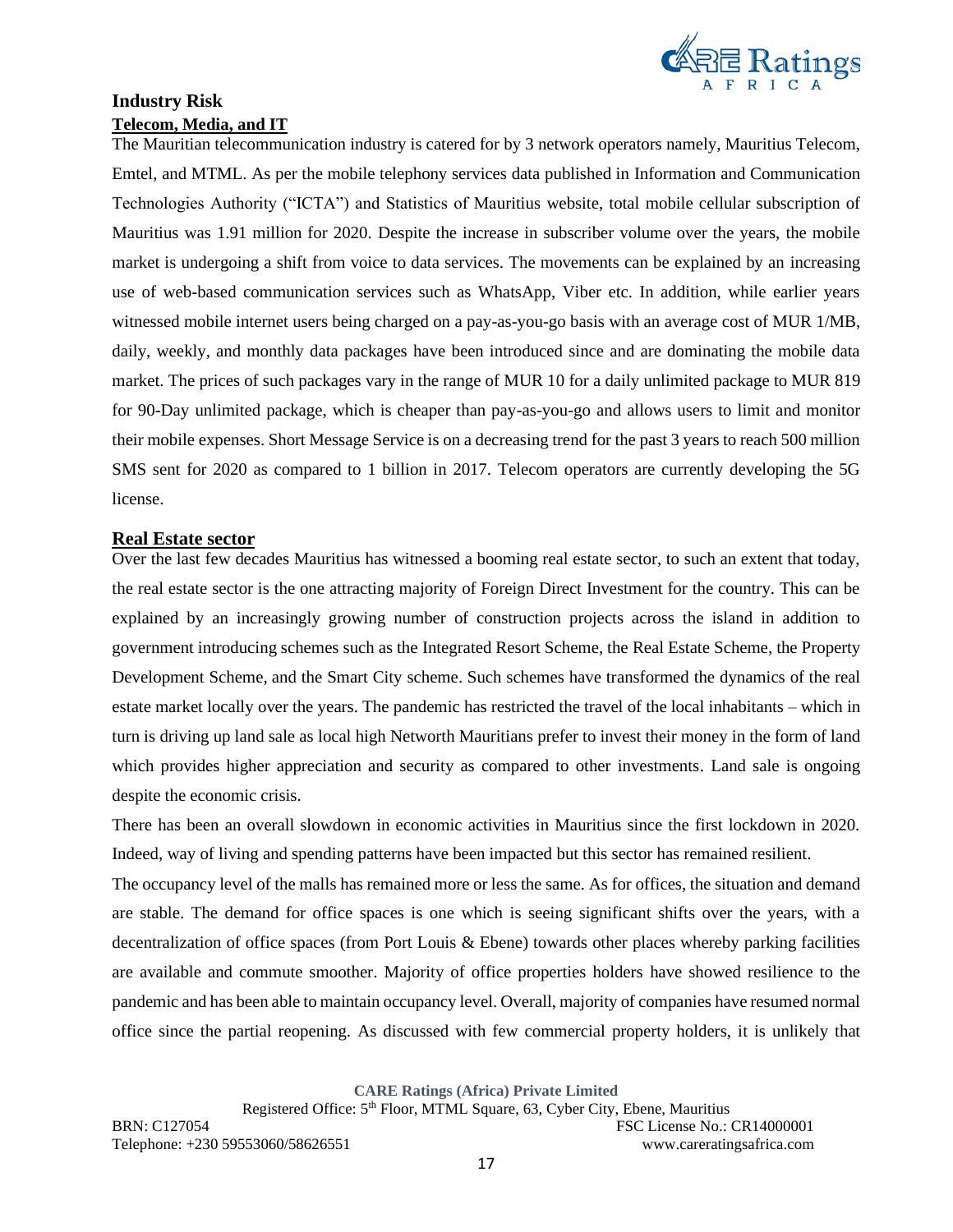

companies will give up their tenancy for a short-term scenario (lockdown) as the Mauritian work culture is still traditionally influenced by having a physical office rather than working remotely.

### **Tourism & Hospitality**

Tourism which is considered the third pillar of the economy of Mauritius after the manufacturing sector and Agriculture, contributes significantly to economic growth and has been a key factor in the overall development of Mauritius.

Since March 20, 2020, Government of Mauritius has restricted the country's air access to limit spreading of the novel Coronavirus. As a result, hotels have suspended their operations for an indeterminate period (until air access restrictions are lifted) to cut down variable costs because air travel restrictions meant that there would be no tourist arrival and hence minimal revenue to the hotels until normal air access is restored.

Post lockdown since March 2020, the hotel sector has gone for salary cuts for high-cost employees, got assistance from Govt in the form of Wage Assistance Scheme and funds from MIC in the form of Quasi equity to fund its working capital requirement till reopening of borders. The hotels reopened for local residents at a cheaper rate in order to benefit from some additional cashflow. The hotel industry of Mauritius is expected to post loss till full-fledged re-opening of borders by the Govt and inflow of tourists. With the reopening of borders as from October (without quarantine), the situation is expected to improve.

### **Insurance & Financial Sector**

In Mauritius there are 15 General Insurance companies, which generated a gross-premiums of MUR 10,300 million and net premiums of Mur 9,100 million in CY19. The key players in general insurance are Swan General, Mauritius Union, Eagle Insurance and SICOM. Long-term insurance segment is characterized by 9 players, total gross premiums of Mur 9,600 million and gross benefit payments of Mur 5,400 million. Longterm insurance is subdivided into Life Assurance (41%), Pension (44%), Linked long-term insurance (14%) and Permanent Health insurance (<1%). As of the first quarter of FY21, financial and insurance activities have experienced economic growth, however the growth output has been volatile in this sector throughout the FY20 due to the Covid-19 pandemic.

#### **Prospects**

CJ & Co's prospects depend on its ability to improve profitability in hospitality & insurance sector, and consistent dividend receipt from Emtel, MCR, Total and CIL. The rating is sensitive to the company's ability to maintain  $\&$  improve profitability in dividend paying companies, additional investment in hospitality  $\&$ financial sector, additional debt at company & group level and deterioration in performance of any major subsidiary leading to support requirement from CJ & Co. The rating is also dependent on successful IPO of CJ's stake in Emtel and stake sale in subsidiary in FY22 and utilization of the proceeds for debt repayment in CJ & CO.

**CARE Ratings (Africa) Private Limited**

Registered Office: 5<sup>th</sup> Floor, MTML Square, 63, Cyber City, Ebene, Mauritius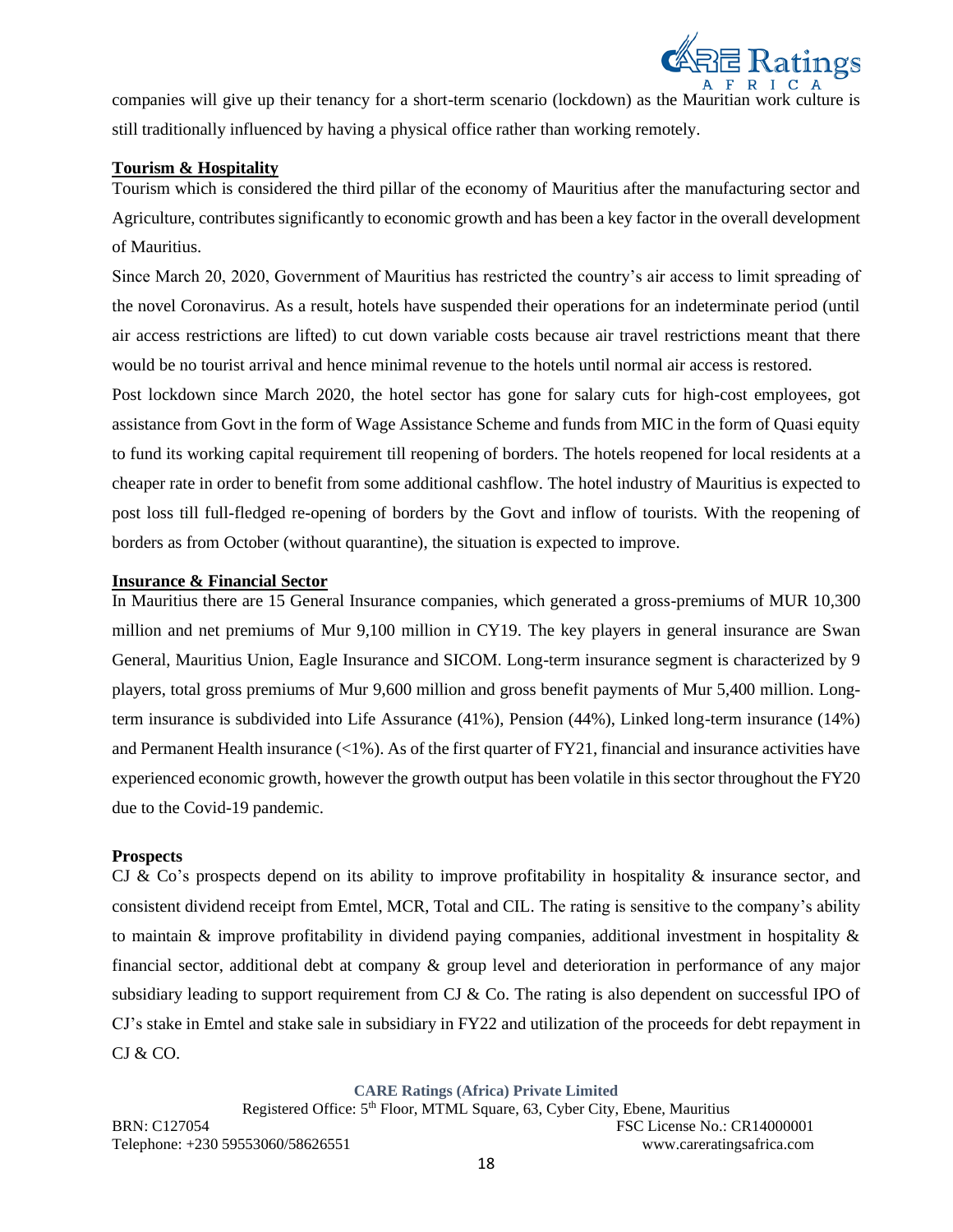

| <b>Financials:</b> |  |
|--------------------|--|
|                    |  |

| Currimjee Jeewanjee and Company Limited (Standalone) |               |                | <b>MUR Million</b> |               |
|------------------------------------------------------|---------------|----------------|--------------------|---------------|
| For the year ended as on                             | <b>Dec-17</b> | <b>Dec-18</b>  | <b>Dec-19</b>      | <b>Dec-20</b> |
|                                                      | 12M           | 12M            | 12M                | 12M           |
|                                                      |               | <b>Audited</b> |                    |               |
| <b>Total Income</b>                                  | 737           | 840            | 636                | 389           |
| <b>EBIDTA</b> (excluding FV Gain)                    | 490           | 624            | 403                | 55            |
| Depreciation                                         | 9             | 11             | 29                 | 23            |
| Interest                                             | 233           | 216            | 242                | 172           |
| PBT                                                  | 249           | 400            | 128                | 989           |
| PAT                                                  | 249           | 400            | 128                | 989           |
| Gross Cash Accruals (GCA)                            | 258           | 411            | 157                | 1,012         |
| Dividend paid/proposed                               | 100           | 110            | 136                | 44            |
| Equity share capital                                 | 30            | 30             | 30                 | 30            |
| Tangible networth                                    | 1,021         | 1,324          | 1,241              | 2,052         |
| Total debt                                           | 2.899         | 3,108          | 2,966              | 3,261         |
| - Long term debt                                     | 2,249         | 2,457          | 1,814              | 1,231         |
| - Short term debt                                    | 650           | 651            | 1,152              | 2,030         |
| Cash & Bank balances                                 | 11            | 11             | 8                  | 4             |
| <b>Key Ratios</b>                                    |               |                |                    |               |
| EBIDTA / Total operating income                      | 66.45         | 74.31          | 63.38              | 14.02         |
| PAT / Total income                                   | 33.76         | 47.60          | 20.17              | 254.23        |
| ROCE- operating (%)                                  | 0.00          | 11.25          | 6.10               | $-0.01$       |
| RONW(%)                                              | 0.00          | 34.11          | 10.00              | 60.06         |
| Debt equity ratio                                    | 2.20          | 1.86           | 1.46               | 0.60          |
| Overall gearing ratio                                | 2.84          | 2.35           | 2.39               | 1.59          |
| Interest coverage (times)                            | 2.10          | 2.89           | 1.66               | 0.32          |
| <b>Total Debt/ EBIDTA</b>                            | 5.92          | 4.98           | 7.36               | 59.79         |
| Total debt/ GCA                                      | 11.23         | 7.56           | 18.91              | 3.22          |

| Currimjee and Jeewanjee & co (Consolidated) | <b>MUR Million</b> |
|---------------------------------------------|--------------------|
|                                             |                    |

| $\text{carr}$ and $\text{ger}$ and $\text{cer}$ and $\text{cer}$ and $\text{cer}$ |               |                |               |               |
|-----------------------------------------------------------------------------------|---------------|----------------|---------------|---------------|
| For the year ended as on                                                          | <b>Dec-17</b> | <b>Dec-18</b>  | <b>Dec-19</b> | <b>Dec-20</b> |
|                                                                                   | 12M           | 12M            | 12M           | 12M           |
|                                                                                   |               | <b>Audited</b> |               |               |
| <b>Total Revenue</b>                                                              | 4,470         | 4,865          | 5,018         | 4,820         |
| <b>EBIDTA</b>                                                                     | 1,454         | 1,573          | 1,657         | 1,450         |
| Depreciation                                                                      | 871           | 730            | 923           | 923           |
| Interest                                                                          | 305           | 297            | 391           | 516           |
| <b>PBT</b>                                                                        | 594           | 628            | 639           | 311           |
| <b>PAT</b>                                                                        | 440           | 421            | 440           | 200           |
| Gross Cash Accruals (GCA)                                                         | 1,310         | 1,151          | 1,363         | 1,123         |
| Dividend paid/proposed                                                            | 326           | 425            | 387           | 213           |
| <b>Financial Position</b>                                                         |               |                |               |               |
| Equity share capital                                                              | 571           | 545            | 547           | 301           |
| Tangible networth                                                                 | 874           | 659            | 884           | 531           |
| Total debt                                                                        | 3,914         | 4,596          | 6,003         | 7,102         |
| Cash & Bank balances                                                              | 425           | 750            | 602           | 640           |
| <b>Key Ratios</b>                                                                 |               |                |               |               |
| EBIDTA / Total operating income                                                   | 32.52         | 32.34          | 33.02         | 30.08         |
| PAT / Total income                                                                | 9.64          | 8.46           | 8.56          | 4.07          |
| ROCE- operating (%)                                                               |               | 8.29           | 5.73          | 3.46          |

# **CARE Ratings (Africa) Private Limited**

Registered Office: 5th Floor, MTML Square, 63, Cyber City, Ebene, Mauritius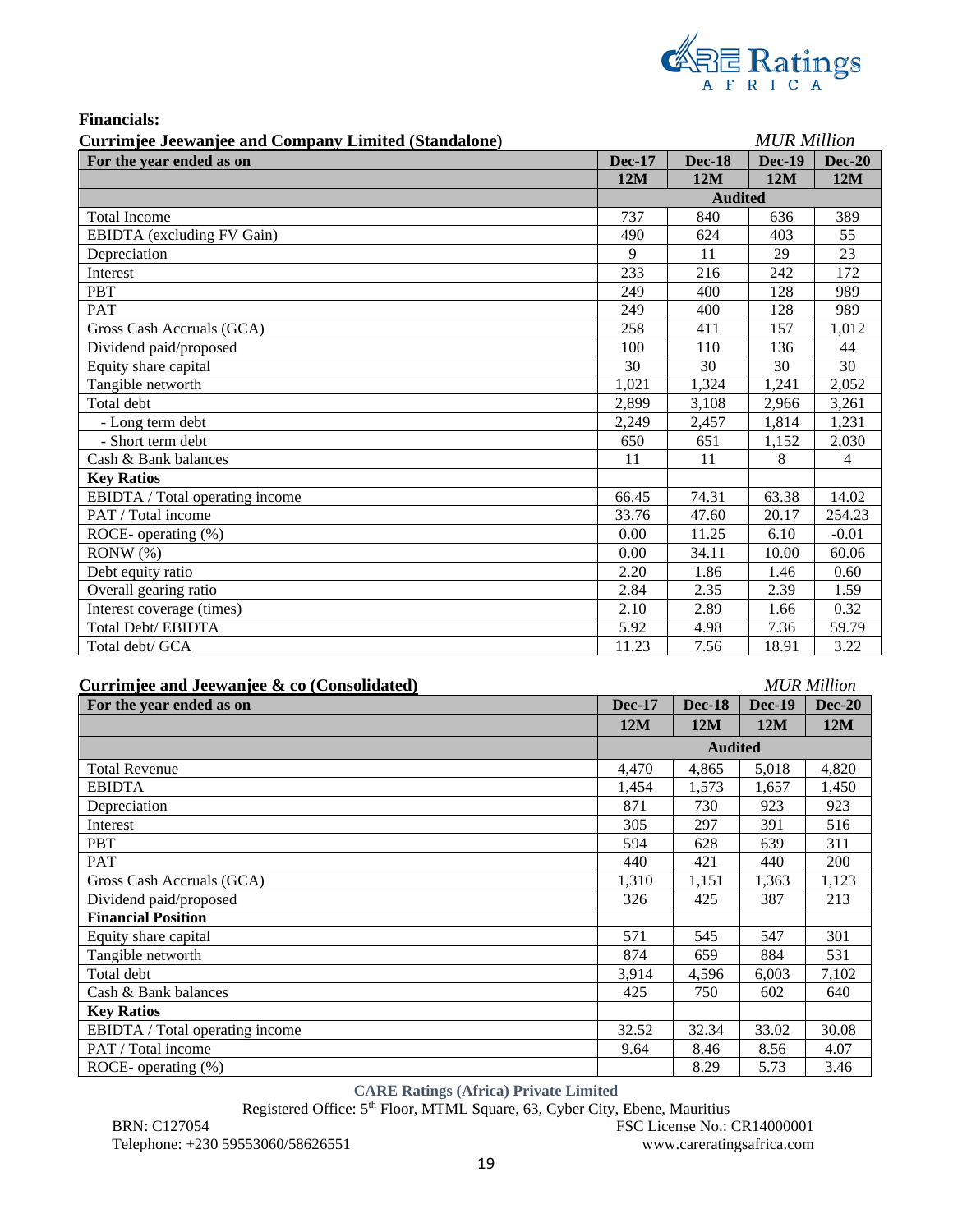an



|                           |               | л.            |          |          |
|---------------------------|---------------|---------------|----------|----------|
| For the year ended as on  | <b>Dec-17</b> | <b>Dec-18</b> | $Dec-19$ | $Dec-20$ |
| $RONW(\%)$                |               | 43.92         | 45.68    | 22.67    |
| Overall gearing ratio     | 4.48          | 6.98          | 6.79     | 13.38    |
| Interest coverage (times) | 4.76          | 5.29          | 4.23     | 2.81     |
| Total Debt/EBIDTA         | 2.69          | 2.92          | 3.62     | 4.90     |
| Total debt/ GCA           | 2.99          | 3.99          | 4.40     | 6.32     |

### **Adjustments**

- 1. Tangible net worth is calculated by netting off revaluation reserve and intangible assets from total equity.
- 2. Gross Cash Accruals (GCA) is calculated as PAT+ Depreciation + deferred tax+ other non-cash expenditure.
- 3. Overall Gearing ratio is calculated as total debt (long term and short-term debt including lease liabilities)/Tangible Networth.
- 4. Total operating Income includes revenue from others (Management fees/Interest Income, rental income, etc.)

CJ & Co. derives its revenue from dividend income and management fee from the group companies, rental income, and other fee income.

- $\checkmark$  Majority of the dividend income is received/to be received from Emtel Limited which is a profitable and strong cash generating company. In FY20, dividend income was lower due to the lower dividend declared by Emtel Limited. It is assumed that Emtel will continue to pay consistent dividend to CJ & Co. Post the IPO in FY24, dividend will be lower due to reduction of stake.
- $\checkmark$  Total (associate company) is a profitable and stable company which pays regular and consistent dividend to CJ & Co. In FY20, following the drop in revenue, the company did not pay any dividend. However, it is expected to continue paying dividend in FY21 and onwards.
- $\checkmark$  Ceejay Gas is a profitable business and has made dividend payments to CJ & Co in the past years.
- $\checkmark$  Compagnie Immobiliere Ltee has paid regular dividend to CJ & Co. In FY20 even though it was profitable it has not paid dividend due to uncertainties wrt COVID-19 pandemic. It will pay dividend in FY21 and onwards. CJ & Co. will start to receive dividend payment from Multi-Channel Retail as from FY24.

Majority of the management fee is received from Emtel Limited. Batimex has paid management fee till FY19 and will resume payment from FY22. CJ & Co. has waived management fees from some subsidiaries for FY20 as a breather against the challenges faced by the pandemic.

Expenses consist of staff costs and other administrative expenses. Costs increased from MUR 233 million in FY19 to MUR 334 million in FY20 due to impairment of investment (MUR 47 million), payment of severance allowances and other one-off HR restructuring costs (MUR 25 million) and negative RBO adjustment of MUR 29 million in FY20 compared to a positive adjustment of MUR 31 million in FY19. Expenses incurred are expected to normalize in FY21  $&$  FY22 and then will increase by 2% annually.

In FY20, CJ & Co. borrowed additional amount from the bank to cater for investment made in ILA, investment in the Hospitality and Tourism cluster for acquisition of additional freehold land at La Cambuse & invest in the PDS project and to provide support to group subsidiaries.

**CARE Ratings (Africa) Private Limited**